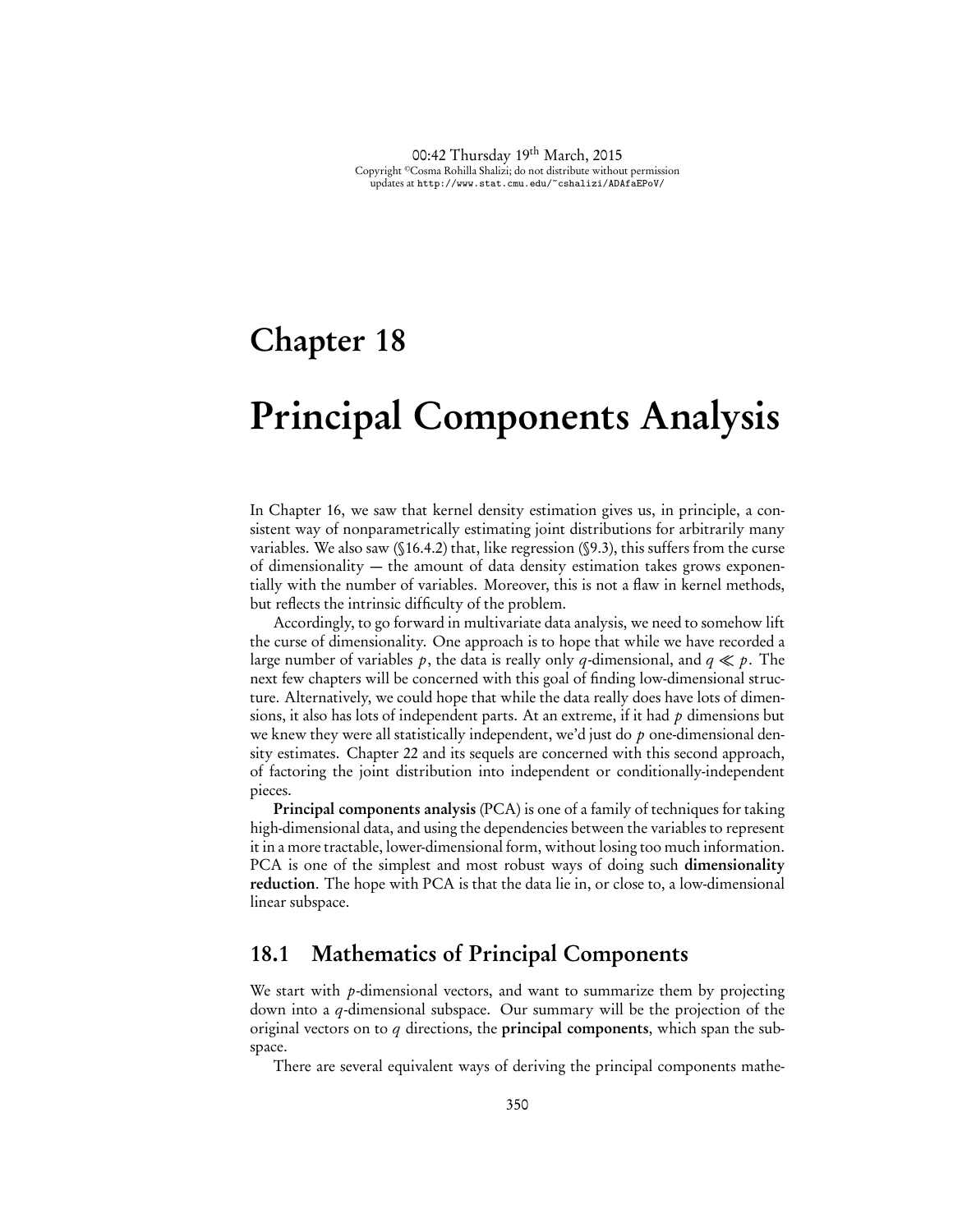matically. The simplest one is by finding the projections which maximize the variance. The first principal component is the direction in space along which projections have the largest variance. The second principal component is the direction which maximizes variance among all directions orthogonal to the first. The *k*th component is the variance-maximizing direction orthogonal to the previous  $k - 1$  components. There are *p* principal components in all.

Rather than maximizing variance, it might sound more plausible to look for the projection with the smallest average (mean-squared) distance between the original vectors and their projections on to the principal components; this turns out to be equivalent to maximizing the variance.

Throughout, assume that the data have been "centered", so that every variable has mean 0. If we write the centered data in a matrix x, where rows are objects and columns are variables, then  $x^T x = n v$ , where v is the covariance matrix of the data. (You should check that last statement!)

#### 18.1.1 Minimizing Projection Residuals

We'll start by looking for a one-dimensional projection. That is, we have *p*-dimensional vectors, and we want to project them on to a line through the origin. We can specify the line by a unit vector along it,  $\vec{w}$ , and then the projection of a data vector  $\vec{x}$ <sup>*i*</sup> on to the line is  $\vec{x}_i \cdot \vec{w}$ , which is a scalar. (Sanity check: this gives us the right answer when we project on to one of the coordinate axes.) This is the distance of the projection from the origin; the actual coordinate in *p*-dimensional space is  $(\vec{x}, \cdot \vec{w})\vec{w}$ . The mean of the projections will be zero, because the mean of the vectors  $\vec{x}$ <sup>*i*</sup> is zero:

$$
\frac{1}{n}\sum_{i=1}^{n}(\vec{x_i}\cdot\vec{w})\vec{w} = \left(\left(\frac{1}{n}\sum_{i=1}^{n}x_i\right)\cdot\vec{w}\right)\vec{w}\vec{v}
$$
\n(18.1)

If we try to use our projected or image vectors instead of our original vectors, there will be some error, because (in general) the images do not coincide with the original vectors. (When do they coincide?) The difference is the error or residual of the projection. How big is it? For any one vector, say  $\vec{x_i}$ , it's

$$
\left\| \vec{x_i} - (\vec{w} \cdot \vec{x_i}) \vec{w} \right\|^2 = \left( \vec{x_i} - (\vec{w} \cdot \vec{x_i}) \vec{w} \right) \cdot \left( \vec{x_i} - (\vec{w} \cdot \vec{x_i}) \vec{w} \right) \tag{18.2}
$$
\n
$$
= \vec{x_i} \vec{x_i} - \vec{x_i} \left( \vec{w} \cdot \vec{x_i} \right) \vec{w} \tag{18.3}
$$

$$
= \vec{x_i} \cdot \vec{x_i} - \vec{x_i} \cdot (\vec{w} \cdot \vec{x_i}) \vec{w}
$$
  
 
$$
-(\vec{w} \cdot \vec{x_i}) \vec{w} \cdot \vec{x_i} + (\vec{w} \cdot \vec{x_i}) \vec{w} \cdot (\vec{w} \cdot \vec{x_i}) \vec{w}
$$
 (18.3)

= 
$$
||\vec{x_i}||^2 - 2(\vec{w} \cdot \vec{x_i})^2 + (\vec{w} \cdot \vec{x_i})^2 \vec{w} \cdot \vec{w}
$$
 (18.4)

$$
= \vec{x_i} \cdot \vec{x_i} - (\vec{w} \cdot \vec{x_i})^2 \tag{18.5}
$$

since  $\vec{w} \cdot \vec{w} = ||\vec{w}||^2 = 1.$ 

Add those residuals up across all the vectors:

$$
MSE(\vec{w}) = \frac{1}{n} \sum_{i=1}^{n} ||\vec{x_i}||^2 - (\vec{w} \cdot \vec{x_i})^2
$$
 (18.6)

$$
= \frac{1}{n} \left( \sum_{i=1}^{n} ||\vec{x_i}||^2 - \sum_{i=1}^{n} (\vec{w} \cdot \vec{x_i})^2 \right)
$$
 (18.7)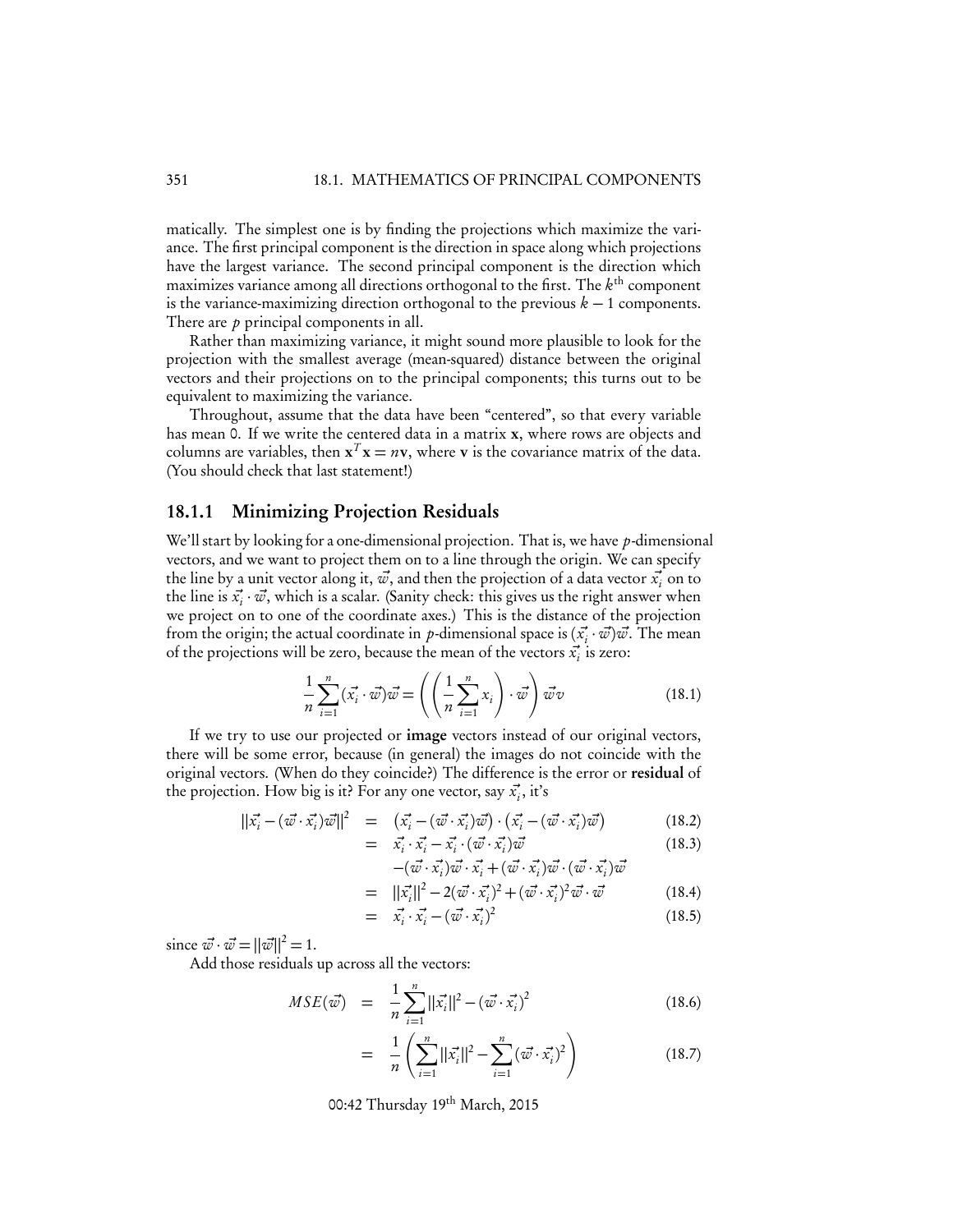

FIGURE 18.1: *Illustration of projecting data points ~x (black dots) on to an arbitrary line through the space (blue, dashed), represented by a unit vector w along the line (also blue but solid). The ~ blue dots are the projections on to the blue line,*  $(\vec{x} \cdot \vec{w})\vec{w}$  *; the gray lines are the vector residuals,*  $\vec{x} - (\vec{x} \cdot \vec{w})\vec{w}.$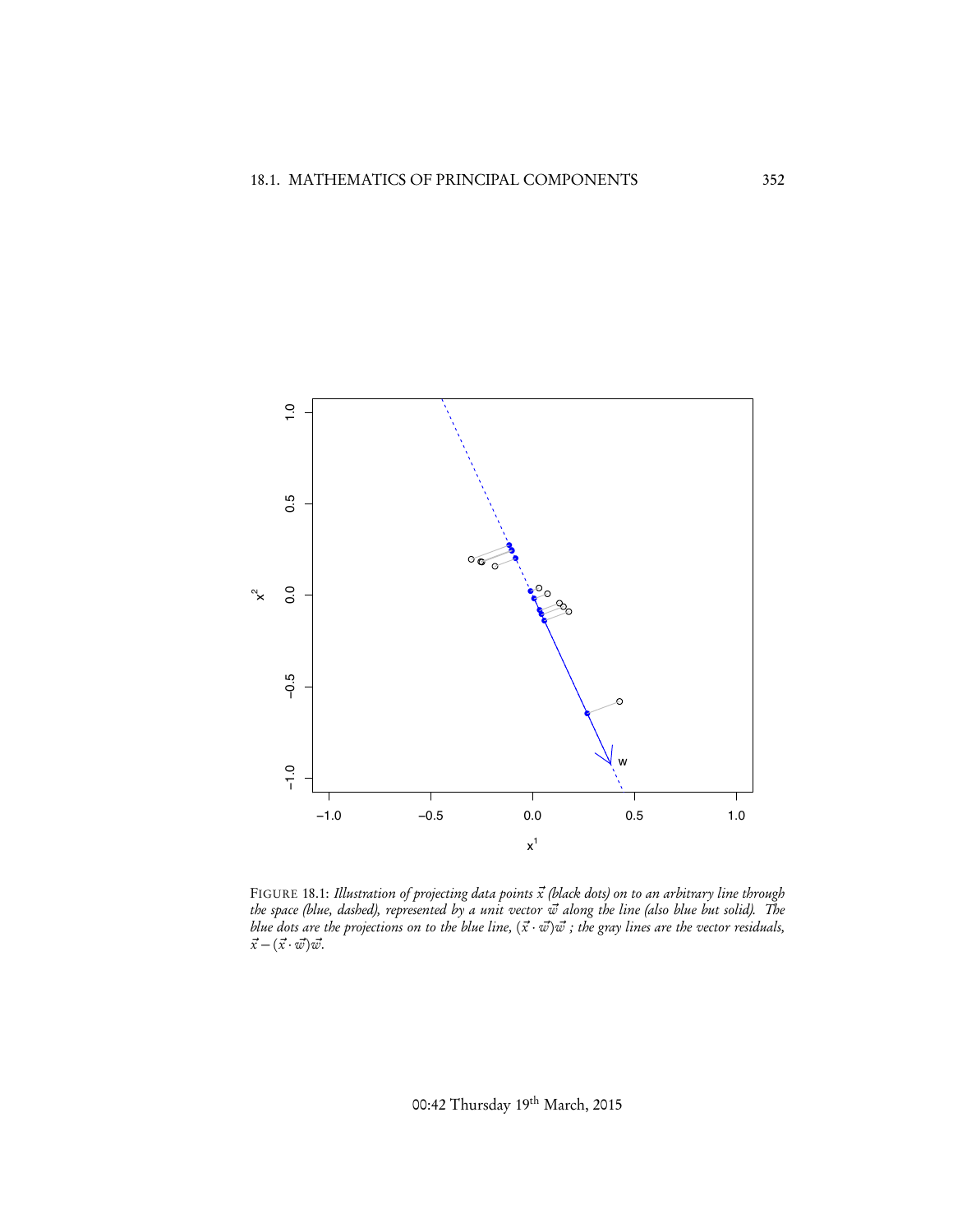The first summation doesn't depend on  $\vec{w}$ , so it doesn't matter for trying to minimize the mean squared residual. To make the MSE small, what we must do is make the second sum big, i.e., we want to maximize

$$
\frac{1}{n}\sum_{i=1}^{n} \left(\vec{w} \cdot \vec{x_i}\right)^2\tag{18.8}
$$

which we can see is the sample mean of  $(\vec{w} \cdot \vec{x}_i)^2$ . The (sample) mean of a square is always equal to the square of the (sample) mean plus the (sample) variance:

$$
\frac{1}{n}\sum_{i=1}^{n}(\vec{w}\cdot\vec{x_i})^2 = \left(\frac{1}{n}\sum_{i=1}^{n}\vec{x_i}\cdot\vec{w}\right)^2 + \widehat{\sigma^2}(\vec{w}\cdot\vec{x_i})
$$
\n(18.9)

Since we've just seen that the mean of the projections is zero, minimizing the residual sum of squares is equivalent to maximizing the variance of the projections.

(Of course in general we don't want to project on to just one vector, but on to multiple principal components. If those components are orthogonal and have the unit vectors  $\vec{w}_1, \vec{w}_2, \ldots \vec{w}_k$ , then the image of  $x_i$  is its projection into the space spanned by these vectors,

$$
\sum_{j=1}^{k} (\vec{x_i} \cdot \vec{w_j}) \vec{w_j}
$$
 (18.10)

The mean of the projection on to each component is still zero. If we go through the same algebra for the mean squared error, it turns [Exercise 1] out that the cross-terms between different components all cancel out, and we are left with trying to maximize the sum of the variances of the projections on to the components.)

#### 18.1.2 Maximizing Variance

Accordingly, let's maximize the variance! Writing out all the summations grows tedious, so let's do our algebra in matrix form. If we stack our *n* data vectors into an  $n \times p$  matrix, x, then the projections are given by xw, which is an  $n \times 1$  matrix. The variance is

$$
\widehat{\sigma^2}(\vec{w} \cdot \vec{x_i}) = \frac{1}{n} \sum_i (\vec{x_i} \cdot \vec{w})^2
$$
\n(18.11)

$$
= \frac{1}{n} (\mathbf{x}\mathbf{w})^T (\mathbf{x}\mathbf{w}) \tag{18.12}
$$

$$
= \frac{1}{n} \mathbf{w}^T \mathbf{x}^T \mathbf{x} \mathbf{w} \tag{18.13}
$$

$$
= \mathbf{w}^T \frac{\mathbf{x}^T \mathbf{x}}{n} \mathbf{w} \tag{18.14}
$$

$$
= \mathbf{w}^T \mathbf{v} \mathbf{w} \tag{18.15}
$$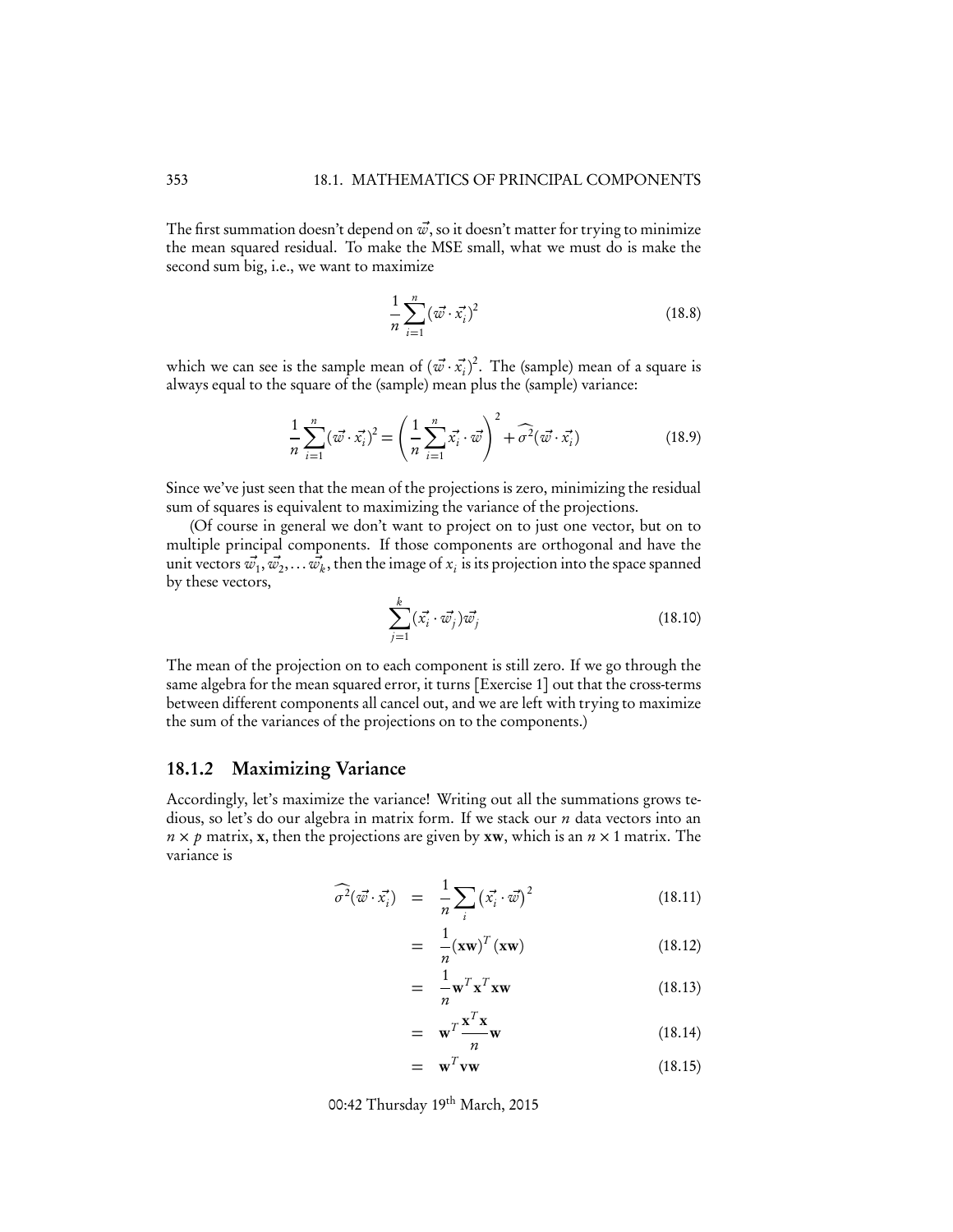We want to chose a unit vector  $\vec{w}$  so as to maximize  $\sigma^2(\vec{w} \cdot \vec{x}_i)$ . To do this, we need to make sure that we only look at unit vectors — we need to constrain the maximization. The constraint is that  $\vec{w} \cdot \vec{w} = 1$ , or  $\mathbf{w}^T w = 1$ . To enforce this constraint, we introduce a Lagrange multiplier  $\lambda$  (Appendix E) and do a larger unconstrained optimization:

$$
\mathcal{L}(\mathbf{w}, \lambda) \equiv \mathbf{w}^T \mathbf{v} \mathbf{w} - \lambda(\mathbf{w}^T \mathbf{w} - 1) \tag{18.16}
$$

$$
\frac{\partial \mathcal{L}}{\partial \lambda} = \mathbf{w}^T \mathbf{w} - 1 \tag{18.17}
$$

$$
\frac{\partial \mathcal{L}}{\partial \mathbf{w}} = 2\mathbf{v}\mathbf{w} - 2\lambda\mathbf{w} \tag{18.18}
$$

Setting the derivatives to zero at the optimum, we get

$$
\mathbf{w}^T \mathbf{w} = 1 \tag{18.19}
$$

$$
\mathbf{v}\mathbf{w} = \lambda \mathbf{w} \tag{18.20}
$$

Thus, desired vector  $w$  is an eigenvector of the covariance matrix  $v$ , and the maximizing vector will be the one associated with the largest eigenvalue  $\lambda$ . This is good news, because finding eigenvectors is something which can be done comparatively rapidly, and because eigenvectors have many nice mathematical properties, which we can use as follows.

We know that **v** is a  $p \times p$  matrix, so it will have at most p different eigenvectors. We know that **v** is a covariance matrix, so it is symmetric, and then linear algebra tells us that the eigenvectors must be orthogonal to one another. Again because v is a covariance matrix, it is a **positive matrix**, in the sense that  $\vec{x} \cdot \vec{v} \cdot \vec{z} \ge 0$  for any  $\vec{x}$ . This tells us that the eigenvalues of **v** must all be  $\geq$  0.

The eigenvectors of **v** are the **principal components** of the data. We know that they are all orthogonal to each other from the previous paragraph, so together they span the whole *p*-dimensional space. The first principal component, i.e. the eigenvector which goes the largest value of  $\lambda$ , is the direction along which the data have the most variance. The second principal component, i.e. the second eigenvector, is the direction orthogonal to the first component with the most variance. Because it is orthogonal to the first eigenvector, their projections will be uncorrelated. In fact, projections on to all the principal components are uncorrelated with each other. If we use *q* principal components, our weight matrix **w** will be a  $p \times q$  matrix, where each column will be a different eigenvector of the covariance matrix v. The eigenvalues will give the total variance described by each component. The variance of the projections on to the first *q* principal components is then  $\sum_{i=1}^{q} \lambda_i$ .

#### 18.1.3 More Geometry; Back to the Residuals

Suppose that the data really are *q*-dimensional. Then v will have only *q* positive eigenvalues, and  $p-q$  zero eigenvalues. If the data fall near a  $q$ -dimensional subspace, then  $p - q$  of the eigenvalues will be nearly zero.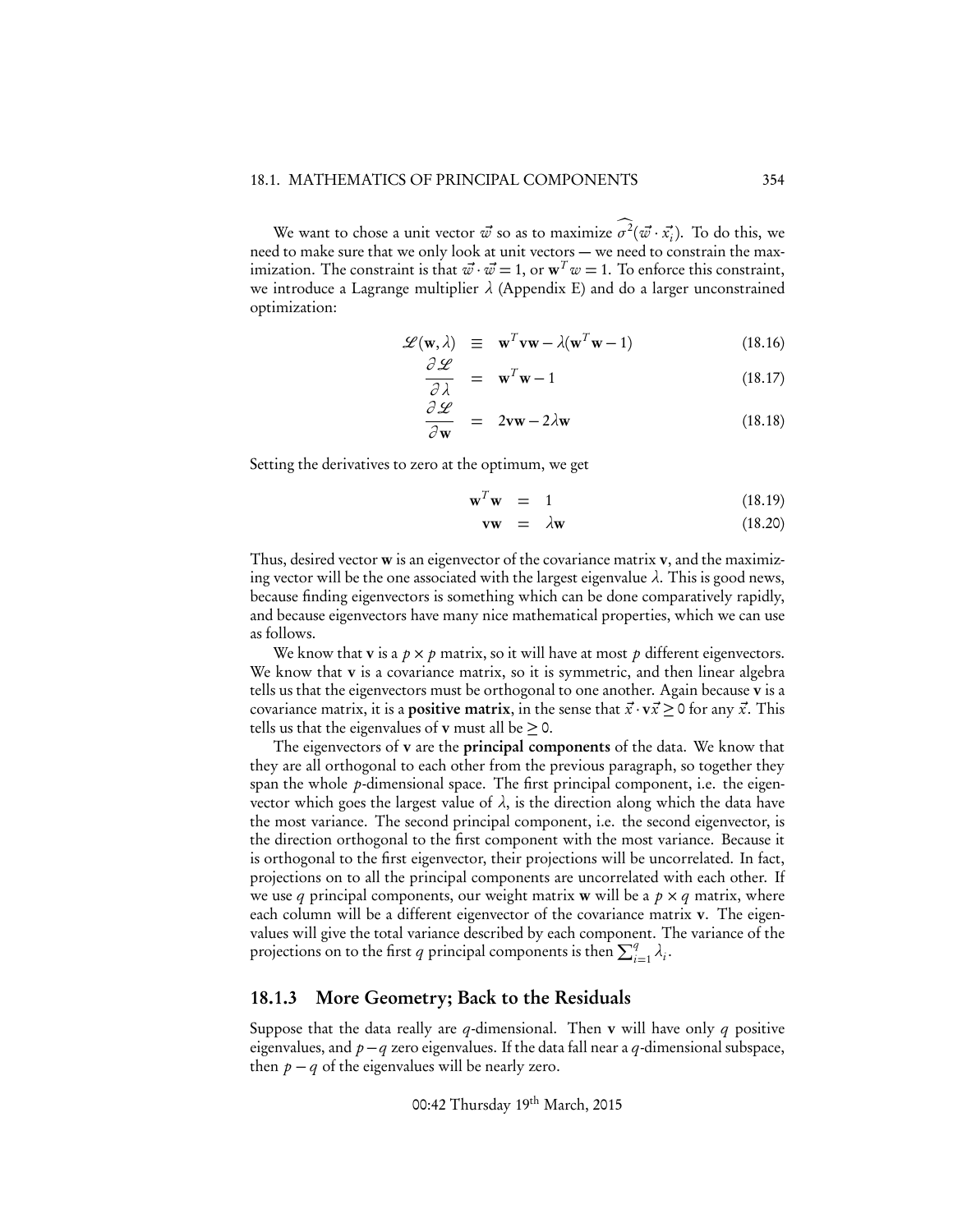If we pick the top *q* components, we can define a projection operator  $P_q$ . The images of the data are then  $xP_q$ . The projection residuals are  $x - xP_q$  or  $x(I - P_q)$ . (Notice that the residuals here are vectors, not just magnitudes.) If the data really are *q*-dimensional, then the residuals will be zero. If the data are *approximately q*dimensional, then the residuals will be small. In any case, we can define the  $R^2$  of the projection as the fraction of the original variance kept by the image vectors,

$$
R^2 \equiv \frac{\sum_{i=1}^q \lambda_i}{\sum_{j=1}^p \lambda_j}
$$
 (18.21)

just as the  $R<sup>2</sup>$  of a linear regression is the fraction of the original variance of the dependent variable kept by the fitted values.

The *q* = 1 case is especially instructive. We know that the residual vectors are all orthogonal to the projections. Suppose we ask for the first principal component of the residuals. This will be the direction of largest variance which is perpendicular to the first principal component. In other words, it will be the second principal component of the data. This suggests a recursive algorithm for finding all the principal components: the *k*th principal component is the leading component of the residuals after subtracting off the first  $k - 1$  components. In practice, it is faster to get all the components at once from v's eigenvectors, but this idea is correct in principle.

This is a good place to remark that if the data really fall in a *q*-dimensional subspace, then v will have only *q* positive eigenvalues, because after subtracting off those components there will be no residuals. The other  $p - q$  eigenvectors will all have eigenvalue 0. If the data cluster around a *q*-dimensional subspace, then  $p - q$  of the eigenvalues will be very small, though how small they need to be before we can neglect them is a tricky question.<sup>1</sup>

Projections on to the first two or three principal components can be visualized; there is no guarantee, however, that only two or three dimensions really matter. Usually, to get an  $R^2$  of 1, you need to use all p principal components.<sup>2</sup> How many principal components you should use depends on your data, and how big an *R*<sup>2</sup> you need. Sometimes, you can get better than 80% of the variance described with just two or three components. Sometimes, however, to keep a lot of the original variance you need to use almost as many components as you had dimensions to start with.

#### 18.1.3.1 Scree Plots

People sometimes like to make plots of the eigenvalues, in decreasing order. Ideally, one starts with a few big eigenvalues, and then sees a clear drop-off to a remainder of

<sup>&</sup>lt;sup>1</sup>Be careful when  $n < p$ . Any two points define a line, and three points define a plane, etc., so if there are fewer data points than variables, it is *necessarily* true that the fall on a low-dimensional subspace. In §18.4.1, we represent stories in the New York *Times* as vectors with  $p \approx 440$ , but  $n = 102$ . Finding that only 102 principal components keep all the variance is not an empirical discovery but a mathematical artifact.

<sup>&</sup>lt;sup>2</sup>The exceptions are when some of your variables are linear combinations of the others, so that you don't really have *p* different variables, or when, as just mentioned,  $n < p$ .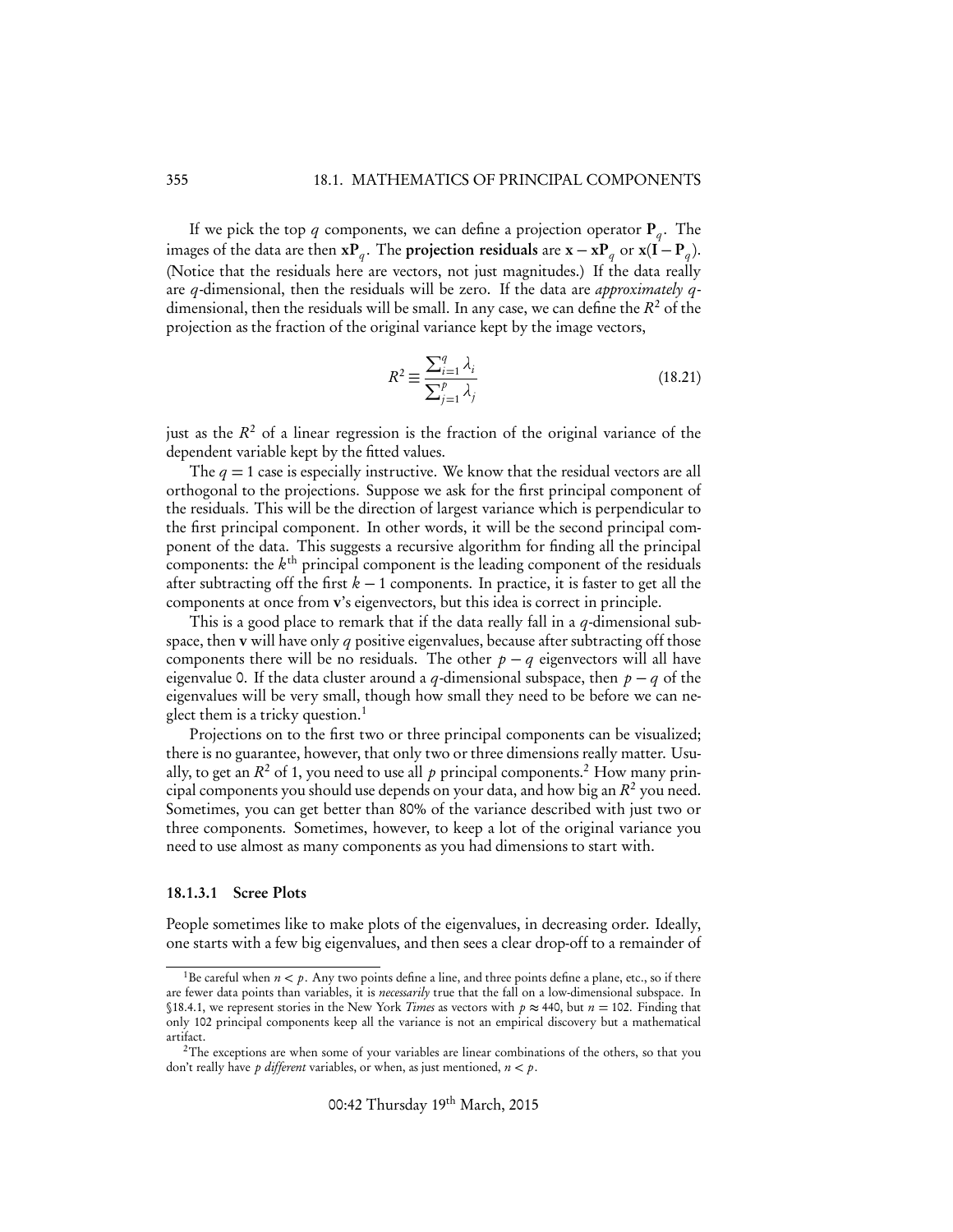small, comparatively negligible eigenvalues. These diagrams are called scree plots<sup>3</sup>. (Some people make similar plots, but show  $1 - R^2$  versus the number of components, rather than the individual eigenvalues.) Folklore recommends find the "base of the cliff" or "elbow" in the plot, the place where the number eigenvalues decrease dramatically and then level off to the right, and then retaining that number of components. This folklore appears to be based on nothing more than intuition, and offers no recommendation for what to do when there is no clear cliff or elbow in the scree plot.

#### 18.1.4 Statistical Inference, or Not

You may have noticed, and even been troubled by, the fact that I have said nothing at all in this chapter like "assume the data are drawn at random from some distribution", or "assume the different rows of the data frame are statistically independent". This is because no such assumption is required for principal components. *All* it does is say "these data can be summarized using projections along these directions". It says nothing about the larger population or stochastic process the data came from; it doesn't even suppose there *is* a larger population or stochastic process. This is part of why §18.1.3 was so wishy-washy about the right number of components to use.

However, we could *add* a statistical assumption and see how PCA behaves under those conditions. The simplest one is to suppose that the data come IIDly from a distribution with covariance matrix  $v_0$ . Then the sample covariance matrix  $v \equiv$  $n^{-1}$ **x**<sup>*T*</sup>**x** will converge on **v**<sub>0</sub> as  $n \rightarrow \infty$ . Since the principal components are smooth functions of **v** (namely its eigenvectors), they will tend to converge as *n* grows<sup>4</sup>. So, along with that additional assumption about the data-generating process, PCA does make a prediction: in the future, the principal components will look like they do now.

We could always add stronger statistical assumptions; in fact, Chapter 19 will look at what happens when our assumptions essentially amount to "the data lie on a low-dimensional linear subspace, plus noise". Even this, however, turns out to make PCA a not-very-attractive estimate of the statistical structure.

## 18.2 Example 1: Cars

Enough math; let's work an example. The data<sup>5</sup> consists of 388 cars from the 2004 model year, with 18 features. Eight features are binary indicators; the other 11 fea-

<sup>&</sup>lt;sup>3</sup>The small loose rocks one finds at the base of cliffs or mountains are called "scree"; the metaphor is that one starts with the big eigenvalues at the top of the hill, goes down some slope, and then finds the scree beneath it, which is supposed to be negligible noise. Those who have had to cross scree fields carrying heavy camping backpacks may disagree about whether it can really be ignored.

<sup>&</sup>lt;sup>4</sup>There is a wrinkle if  $v_0$  has "degenerate" eigenvalues, i.e., two or more eigenvectors with the same eigenvalue. Then any linear combination of those vectors is also an eigenvector, with the same eigenvalue (Exercise 2.) For instance, if  $v_0$  is the identity matrix, then every vector is an eigenvector, and PCA routines will return an essentially arbitrary collection of mutually perpendicular vectors. Generically, however, any arbitrarily small tweak to  $\mathbf{v}_0$  will break the degeneracy.<br><sup>5</sup>On the course website; from http://www.amstat.org/publications/jse/datasets/04cars.

txt, with incomplete records removed.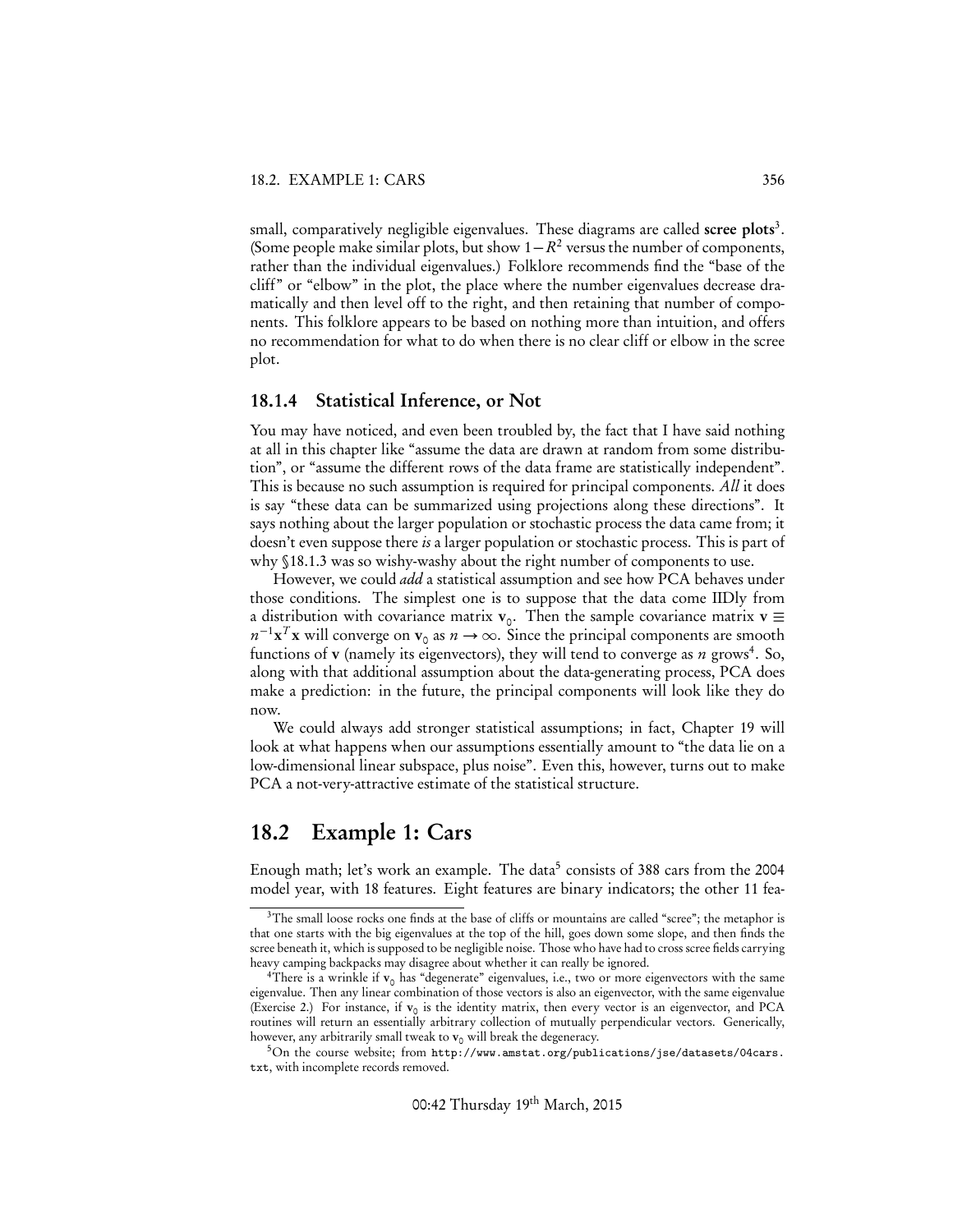| Variable   | Meaning                                 |
|------------|-----------------------------------------|
| Sports     | Binary indicator for being a sports car |
| SUV        | Indicator for sports utility vehicle    |
| Wagon      | Indicator                               |
| Minivan    | Indicator                               |
| Pickup     | Indicator                               |
| AWD        | Indicator for all-wheel drive           |
| RWD        | Indicator for rear-wheel drive          |
| Retail     | Suggested retail price (US\$)           |
| Dealer     | Price to dealer (US\$)                  |
| Engine     | Engine size (liters)                    |
| Cylinders  | Number of engine cylinders              |
| Horsepower | Engine horsepower                       |
| CityMPG    | City gas mileage                        |
| HighwayMPG | Highway gas mileage                     |
| Weight     | Weight (pounds)                         |
| Wheelbase  | Wheelbase (inches)                      |
| Length     | Length (inches)                         |
| Width      | Width (inches)                          |

TABLE 18.1: *Features for the 2004 cars data.*

Sports, SUV, Wagon, Minivan, Pickup, AWD, RWD, Retail,Dealer,Engine, Cylinders,Horsepower,CityMPG,HighwayMPG,Weight,Wheelbase,Length,Width Acura 3.5 RL,0,0,0,0,0,0,0,43755,39014,3.5,6,225,18,24,3880,115,197,72 Acura MDX,0,1,0,0,0,1,0,36945,33337,3.5,6,265,17,23,4451,106,189,77 Acura NSX S,1,0,0,0,0,0,1,89765,79978,3.2,6,290,17,24,3153,100,174,71

TABLE 18.2: *The first few lines of the 2004 cars data set.*

tures are numerical (Table 18.1). All of the features except Type are numerical. Table 18.2 shows the first few lines from the data set. PCA only works with numerical variables, so we have ten of them to play with. [[ATTN: Data is now 10 years

There are *two* R functions for doing PCA, princomp and prcomp, which differ in old; update?]] how they do the actual calculation.<sup>6</sup> The latter is generally more robust, so we'll just use it.

cars04 = read.csv("http://www.stat.cmu.edu/~cshalizi/ADAfaEPoV/data/cars-fixed04.dat") cars04.pca = prcomp(cars04[,8:18], scale.=TRUE)

The second argument to prcomp tells it to first scale all the variables to have variance 1, i.e., to standardize them. You should experiment with what happens with

<sup>&</sup>lt;sup>6</sup>princomp actually calculates the covariance matrix and takes its eigenvalues. prcomp uses a different technique called "singular value decomposition".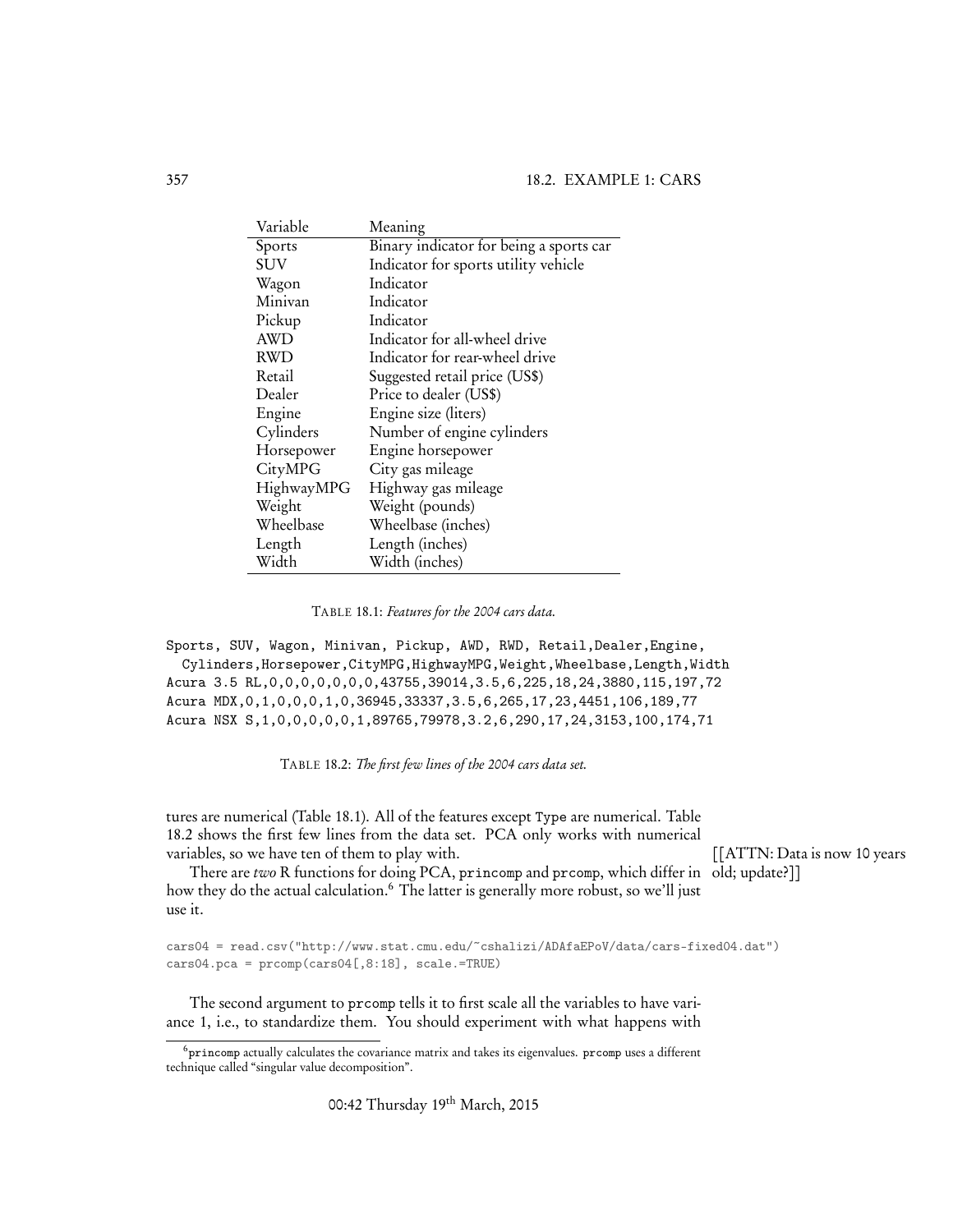this data when we don't standardize.

We can now extract the loadings or weight matrix from the cars04.pca object. For comprehensibility I'll just show the first two components.

|    | round(cars04.pca\$rotation[, 1:2], 2) |                |         |  |
|----|---------------------------------------|----------------|---------|--|
| ## |                                       |                | PC1 PC2 |  |
|    | ## Retail $-0.26$ -0.47               |                |         |  |
|    | ## Dealer                             | $-0.26 - 0.47$ |         |  |
|    | ## Engine                             | $-0.35$ 0.02   |         |  |
|    | ## Cylinders -0.33 -0.08              |                |         |  |
|    | ## Horsepower -0.32 -0.29             |                |         |  |
|    | ## CityMPG                            | $0.31$ $0.00$  |         |  |
|    | ## HighwayMPG 0.31 0.01               |                |         |  |
|    | ## Weight                             | $-0.34$ 0.17   |         |  |
|    | ## Wheelbase $-0.27$ 0.42             |                |         |  |
|    | ## Length  -0.26  0.41                |                |         |  |
|    | ## Width    -0.30                     |                | 0.31    |  |

This says that all the variables *except* the gas-mileages have a negative projection on to the first component. This means that there is a negative correlation between mileage and everything else. The first principal component tells us about whether we are getting a big, expensive gas-guzzling car with a powerful engine, or whether we are getting a small, cheap, fuel-efficient car with a wimpy engine.

The second component is a little more interesting. Engine size and gas mileage hardly project on to it at all. Instead we have a contrast between the physical size of the car (positive projection) and the price and horsepower. Basically, this axis separates mini-vans, trucks and SUVs (big, not so expensive, not so much horsepower) from sports-cars (small, expensive, lots of horse-power).

To check this interpretation, we can use a useful tool called a biplot, which plots the data, along with the projections of the original variables, on to the first two components (Figure 18.2). Notice that the car with the lowest value of the second component is a Porsche 911, with pick-up trucks and mini-vans at the other end of the scale. Similarly, the highest values of the first component all belong to hybrids.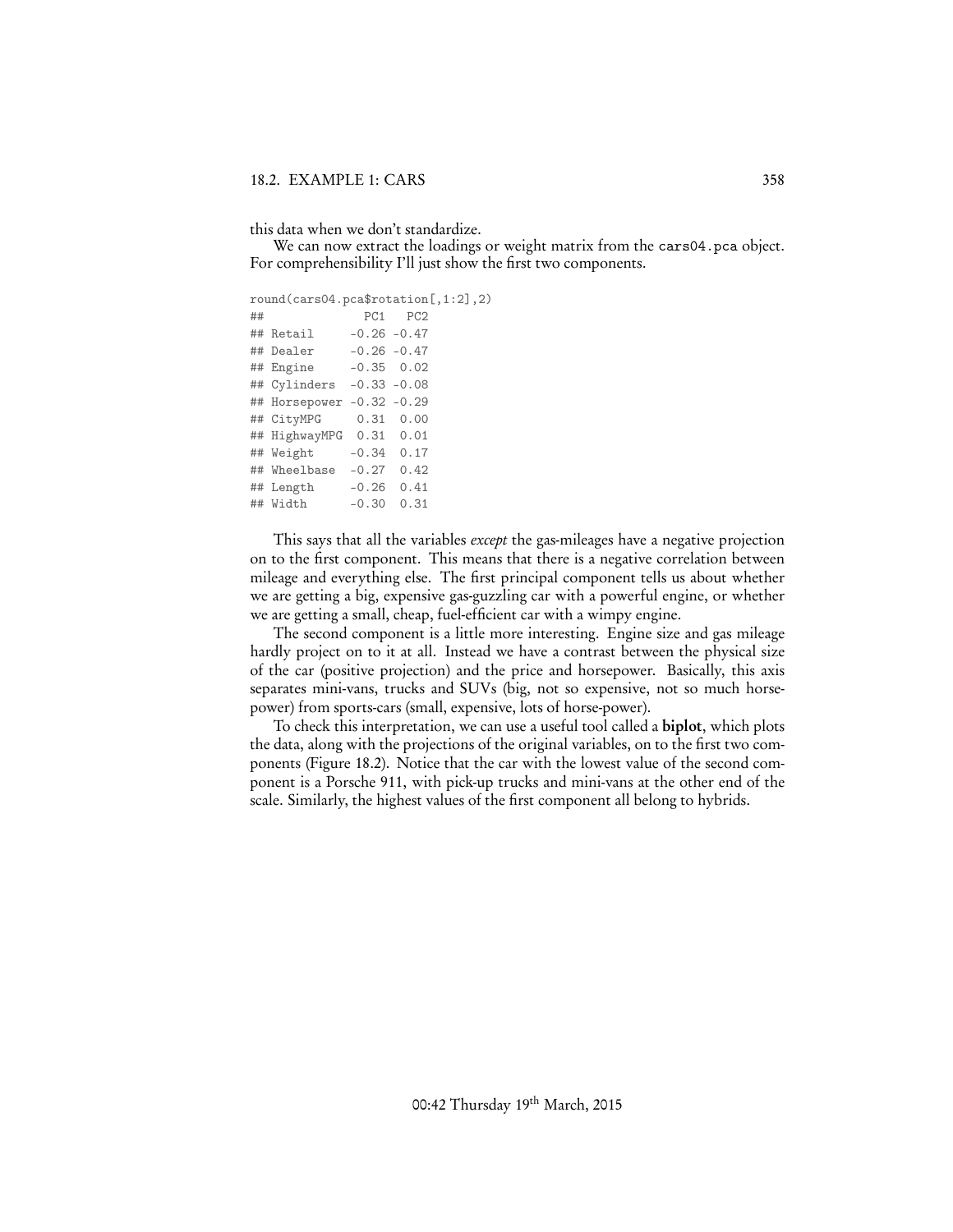

biplot(cars04.pca,cex=0.4)

FIGURE 18.2: *"Biplot" of the 2004 cars data. The horizontal axis shows projections on to the first principal component, the vertical axis the second component. Car names are written at their projections on to the components (using the coordinate scales on the top and the right). Red arrows show the projections of the original variables on to the principal components (using the coordinate scales on the bottom and on the left).*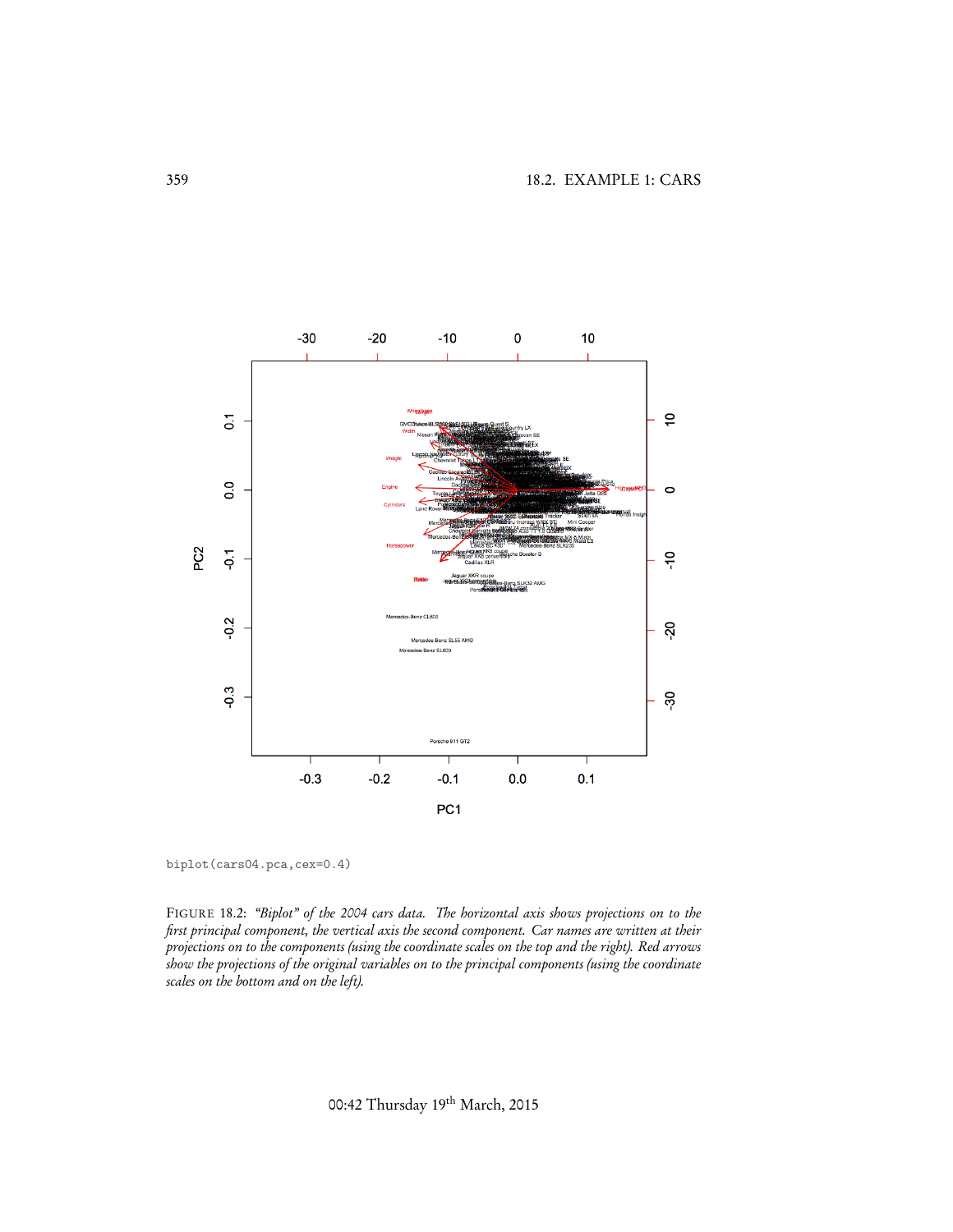

plot(cars04.pca,type="l",main="")

FIGURE 18.3: *Scree plot of the 2004 cars data: the eigenvalues of the principal components, in decreasing order. Each eigenvalue is the variance along that component. Folklore suggests adding components until the plot levels off, or goes past an "elbow" — here this might be 2 or 3 components.*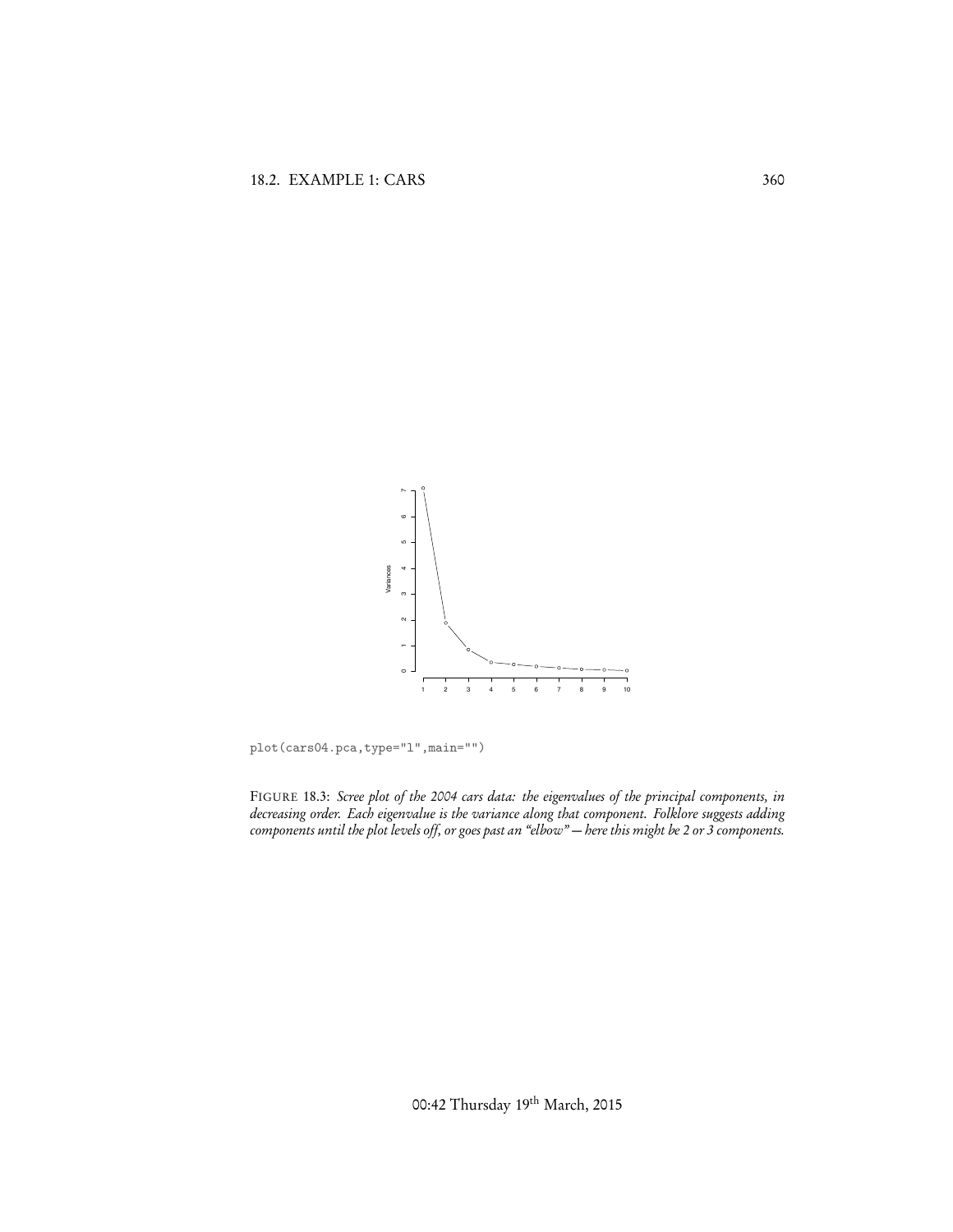## 18.3 Example 2: The United States *circa* 1977

R contains a built-in data file, state.x77, with facts and figures for the various states of the USA as of about 1977: population, per-capita income, the adult illiteracy rate, life expectancy, the homicide rate, the proportion of adults with at least a high-school education, the number of days of frost a year, and the state's area. While this data set is almost as old as I am, it still makes a convenient example, so let's step through a principal components analysis of it.

Since the variables all have different, incomparable scales, it's not a bad idea to scale them to unit variance before finding the components<sup>7</sup>:

```
state.pca <- prcomp(state.x77,scale.=TRUE)
```
The biplot and the scree plot (Figure 18.4) look reasonable. With this reasonable-looking PCA, we might try to interpret the components.

```
signif(state.pca$rotation[,1:2],2)
## PC1 PC2
## Population 0.130 0.410
## Income -0.300 0.520
## Illiteracy 0.470 0.053
## Life Exp -0.410 -0.082
## Murder 0.440 0.310
## HS Grad -0.420 0.300
## Frost -0.360 -0.150
```
## Area -0.033 0.590

The first component aligns with illiteracy, murder, and (more weakly) population; it's negatively aligned with high school graduation, life expectancy, cold weather, income, and (very weakly) the area of the state. The second component is positively algined with area, income, population, high school graduation and murder, and negativey aligned, weakly, with cold weather and life expectancy. The first component thus separates short-lived, violent, ill-educated, poor warm states from those with the opposite qualities. The second component separates big, rich, educated, violent states from those which are small (in land or people), poor, less educated, and less violent.

Since each data point has a geographic location, we can make a map, where the sizes of the symbols for each state vary with their projection on to the first principal component. This suggests that the component is something we might call "southernness" — more precisely, the contrast between the South and the rest of the nation<sup>8</sup>. I will leave making a map of the second component as an exercise.

 $<sup>7</sup>$ You should try re-running all this with scale.=FALSE, and ponder what the experience tells you</sup> about the wisdom of advice like "maximize  $R^2$ , or even "minimize the approximation error".

 $8$ The correlation between the first component and an indicator for being in the Confederacy is 0.8; for being a state which permitted slavery when the Civil War began, 0.78.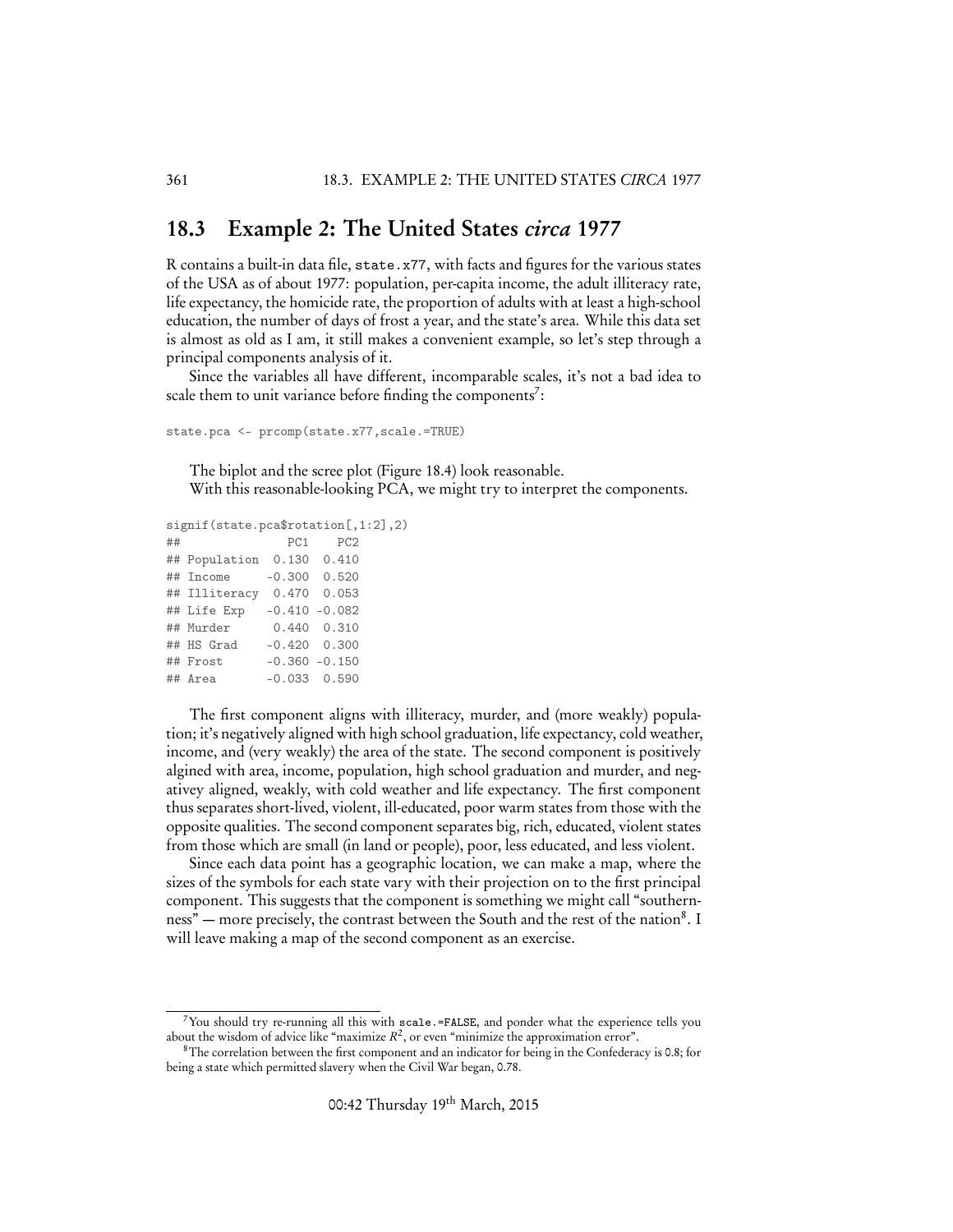

biplot(state.pca,cex=c(0.5,0.75)) plot(state.pca,type="l")

FIGURE 18.4: *Biplot and scree plot for the PCA of* state.x77*.*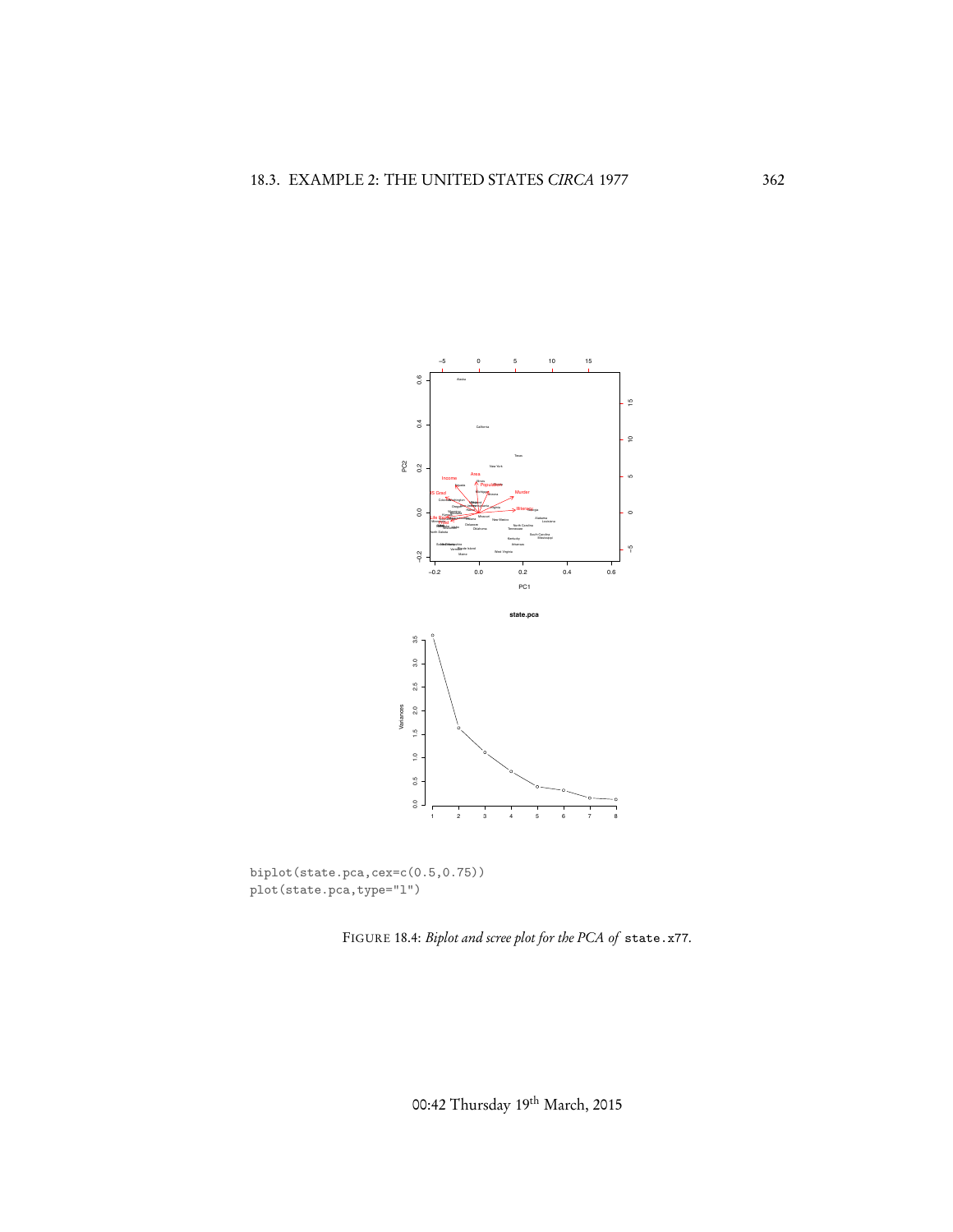

ylab = "latitude")

FIGURE 18.5: *The US states, plotted in their geographic locations, with symbol size varying with the projection of the state on to the first principal component. This suggests the component is something we might call "southernness".*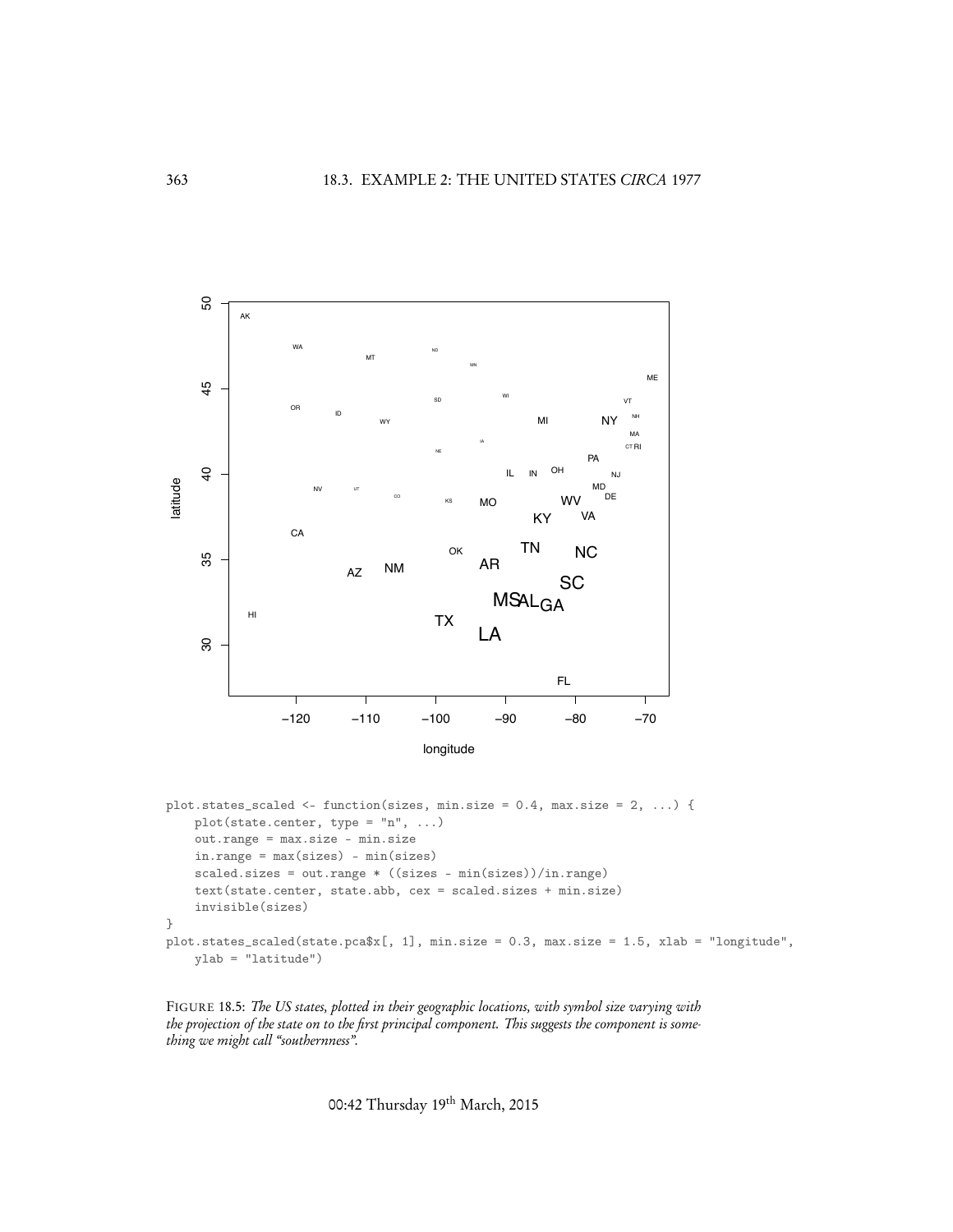## 18.4 Latent Semantic Analysis

Information retrieval systems (like search engines) and people doing computational text analysis often represent documents as what are called bags of words: documents are represented as vectors, where each component counts how many times each word in the dictionary appears in the text. This throws away information about word order, but gives us something we can work with mathematically. Part of the representation of one document might look like:

a abandoned abc ability able about above abroad absorbed absorbing abstract 43 0 0 0 0 10 0 0 0 0 1 and so on through to "zebra", "zoology", "zygote", etc. to the end of the dictionary. These vectors are very, very large! At least in English and similar languages, these bag-of-word vectors have three outstanding properties:

- 1. Most words do not appear in most documents; the bag-of-words vectors are very sparse (most entries are zero).
- 2. A small number of words appear many times in almost all documents; these words tell us almost nothing about what the document is about. (Examples: "the", "is", "of", "for", "at", "a", "and", "here", "was", etc.)
- 3. Apart from those hyper-common words, most words' counts are correlated with some but not all other words; words tend to come in bunches which appear together.

Taken together, this suggests that we do not really get a lot of value from keeping around *all* the words. We would be better off if we could project down a smaller number of new variables, which we can think of as combinations of words that tend to appear together in the documents, or not at all. But this tendency needn't be absolute — it can be partial because the words mean slightly different things, or because of stylistic differences, etc. This is *exactly* what principal components analysis does.

To see how this can be useful, imagine we have a collection of documents (a corpus), which we want to search for documents about agriculture. It's entirely possible that many documents on this topic don't actually contain the *word* "agriculture", just closely related words like "farming". A simple search on "agriculture" will miss them. But it's very likely that the occurrence of these related words is well-correlated with the occurrence of "agriculture". This means that all these words will have similar projections on to the principal components, and will be easy to find documents whose principal components projection is like that for a query about agriculture. This is called latent semantic indexing.

To see why this is *indexing*, think about what goes into coming up with an index for a book by hand. Someone draws up a list of topics and then goes through the book noting all the passages which refer to the topic, and maybe a little bit of what they say there. For example, here's the start of the entry for "Agriculture" in the index to Adam Smith's *The Wealth of Nations*: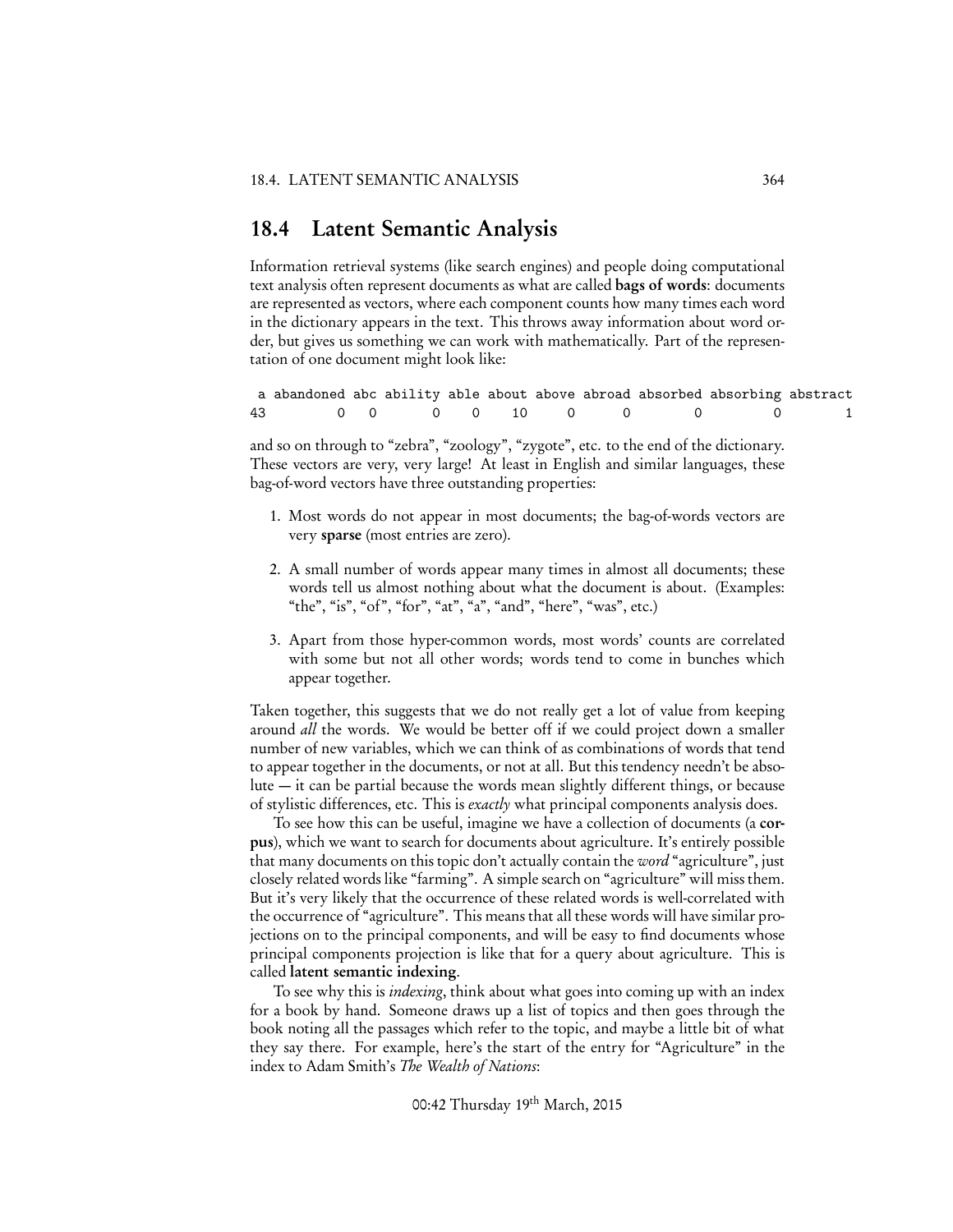AGRICULTURE, the labour of, does not admit of such subdivisions as manufactures, 6; this impossibility of separation, prevents agriculture from improving equally with manufactures, 6; natural state of, in a new colony, 92; requires more knowledge and experience than most mechanical professions, and yet is carried on without any restrictions, 127; the terms of rent, how adjusted between landlord and tenant, 144; is extended by good roads and navigable canals, 147; under what circumstances pasture land is more valuable than arable, 149; gardening not a very gainful employment, 152–3; vines the most profitable article of culture, 154; estimates of profit from projects, very fallacious, *ib.*; cattle and tillage mutually improve each other, 220; . . .

and so on. (Agriculture is an important topic in *The Wealth of Nations*.) It's asking a lot to hope for a computer to be able to do something like this, but we could at least hope for a list of pages like "6, 92, 126, 144, 147, 152 - -3, 154, 220,...". One could imagine doing this by treating each page as its own document, forming its bag-of-words vector, and then returning the list of pages with a non-zero entry for "agriculture". This will fail: only two of those nine pages actually contains that word, and this is pretty typical. On the other hand, they are full of words strongly correlated with "agriculture", so asking for the pages which are most similar in their principal components projection to that word will work great.<sup>9</sup>

At first glance, and maybe even second, this seems like a wonderful trick for extracting meaning, or semantics, from pure correlations. Of course there are also all sorts of ways it can fail, not least from spurious correlations. If our training corpus happens to contain lots of documents which mention "farming" and "Kansas", as well as "farming" and "agriculture", latent semantic indexing will not make a big distinction between the relationship between "agriculture" and "farming" (which is genuinely semantic) and that between "Kansas" and "farming" (which is accidental, and probably wouldn't show up in, say, a corpus collected from Europe).

Despite this susceptibility to spurious correlations, latent semantic indexing is an *extremely* useful technique in practice, and the foundational papers (Deerwester *et al.*, 1990; Landauer and Dumais, 1997) are worth reading.

#### 18.4.1 Principal Components of the New York *Times*

To get a more concrete sense of how latent semantic analysis works, and how it reveals semantic information, let's apply it to some data. The accompanying R file and R workspace contains some news stories taken from the New York *Times* Annotated Corpus (Sandhaus, 2008), which consists of about 1.8 million stories from the *Times*, from 1987 to 2007, which have been hand-annotated by actual human beings with standardized machine-readable information about their contents. From this corpus, I have randomly selected 57 stories about art and 45 stories about music, and turned them into a bag-of-words data frame, one row per story, one column per word; plus an indicator in the first column of whether the story is one about art or one about

<sup>&</sup>lt;sup>9</sup>Or it should anyway; I haven't actually done the experiment with this book.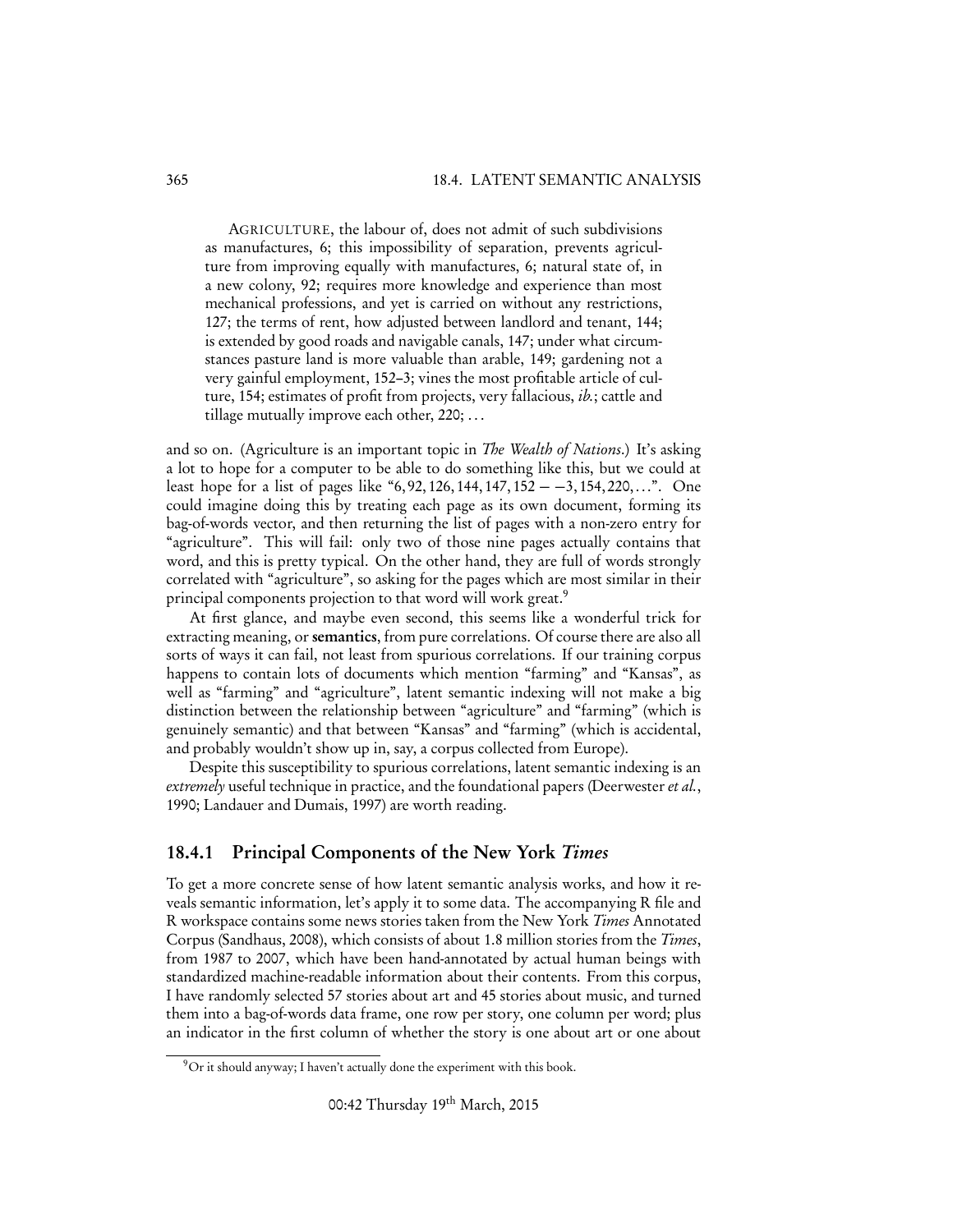music.<sup>10</sup> The original data frame thus has 102 rows, and 4432 columns: the categorical label, and 4431 columns with counts for every distinct word that appears in at least one of the stories.<sup>11</sup>

[[ATTN: Why isn't loading The PCA is done as it would be for any other data:

```
from the course website work-
```

```
ing?]] load("~/teaching/ADAfaEPoV/data/pca-examples.Rdata")
                        nyt.pca <- prcomp(nyt.frame[,-1])
                        nyt.latent.sem <- nyt.pca$rotation
```
We need to omit the first column in the first command because it contains categorical variables, and PCA doesn't apply to them. The second command just picks out the matrix of projections of the variables on to the components — this is called rotation because it can be thought of as rotating the coordinate axes in featurevector space.

Now that we've done this, let's look at what the leading components are.

|                                                           |          | $signif(sort(nyt.latent.sem[, 1], decreasing=TRUE)$ [1:30],2) |                        |                  |                      |                                     |              |
|-----------------------------------------------------------|----------|---------------------------------------------------------------|------------------------|------------------|----------------------|-------------------------------------|--------------|
| ##                                                        | music    | trio                                                          |                        |                  | theater orchestra    | composers                           | opera        |
| ##                                                        | 0.110    |                                                               | 0.084                  | 0.083            | 0.067                | 0.059                               | 0.058        |
| ##                                                        | theaters |                                                               | m                      | festival         | east                 | program                             | y            |
| ##                                                        | 0.055    |                                                               | 0.054                  | 0.051            | 0.049                | 0.048                               | 0.048        |
| ##                                                        |          | jersey players committee sunday                               |                        |                  |                      | june                                | concert      |
| ##                                                        | 0.047    |                                                               | $0.047$ 0.046          |                  | 0.045                | 0.045                               | 0.045        |
| ##                                                        | symphony |                                                               |                        |                  |                      | organ matinee misstated instruments | $\mathbf{p}$ |
| ##                                                        | 0.044    |                                                               | $0.044$ $0.043$        |                  | 0.042                | 0.041                               | 0.041        |
| ##                                                        | X.d      |                                                               | april samuel           |                  | jazz                 | pianist                             | society      |
| ##                                                        | 0.041    |                                                               | 0.040                  | 0.040            | 0.039                | 0.038                               | 0.038        |
| signif(sort(nyt.latent.sem[,1],decreasing=FALSE)[1:30],2) |          |                                                               |                        |                  |                      |                                     |              |
| ##                                                        | she      | her                                                           |                        | ms               | i                    | said<br>mother                      | cooper       |
| ##                                                        | $-0.260$ | $-0.240 -0.200 -0.150$                                        |                        |                  |                      | $-0.130 -0.110$                     | $-0.100$     |
| ##                                                        | mv       | painting process paintings                                    |                        |                  |                      | im<br>he                            | mrs          |
| ##                                                        | $-0.094$ |                                                               | $-0.088 - 0.071$       |                  | $-0.068$<br>$-0.070$ | $-0.065$                            | $-0.065$     |
| ##                                                        | me       | gagosian                                                      | was                    |                  |                      | picasso image sculpture             | baby         |
| ##                                                        | $-0.063$ |                                                               | $-0.062 -0.058 -0.057$ |                  | $-0.056$             | $-0.056$                            | $-0.055$     |
| ##                                                        |          | artists work photos you                                       |                        |                  |                      | studio<br>nature                    | out          |
| ##                                                        | $-0.055$ | $-0.054$                                                      |                        | $-0.051 - 0.051$ | $-0.050$             | $-0.050$                            | $-0.050$     |
|                                                           |          |                                                               |                        |                  |                      |                                     |              |
| ##                                                        | says     | like                                                          |                        |                  |                      |                                     |              |

These are the thirty words with the largest positive and negative projections on to the first component.<sup>12</sup> The words with positive projections are mostly associated

<sup>&</sup>lt;sup>10</sup> Actually, following standard practice in language processing, I've normalized the bag-of-word vectors so that documents of different lengths are comparable, and used "inverse document-frequency weighting" to de-emphasize hyper-common words like "the" and emphasize more informative words. See the lecture notes for data mining if you're interested.

 $11$ If we were trying to work with the complete corpus, we should expect at least 50000 words, and perhaps more.

 $12$ Which direction is positive and which negative is of course arbitrary; basically it depends on internal choices in the algorithm.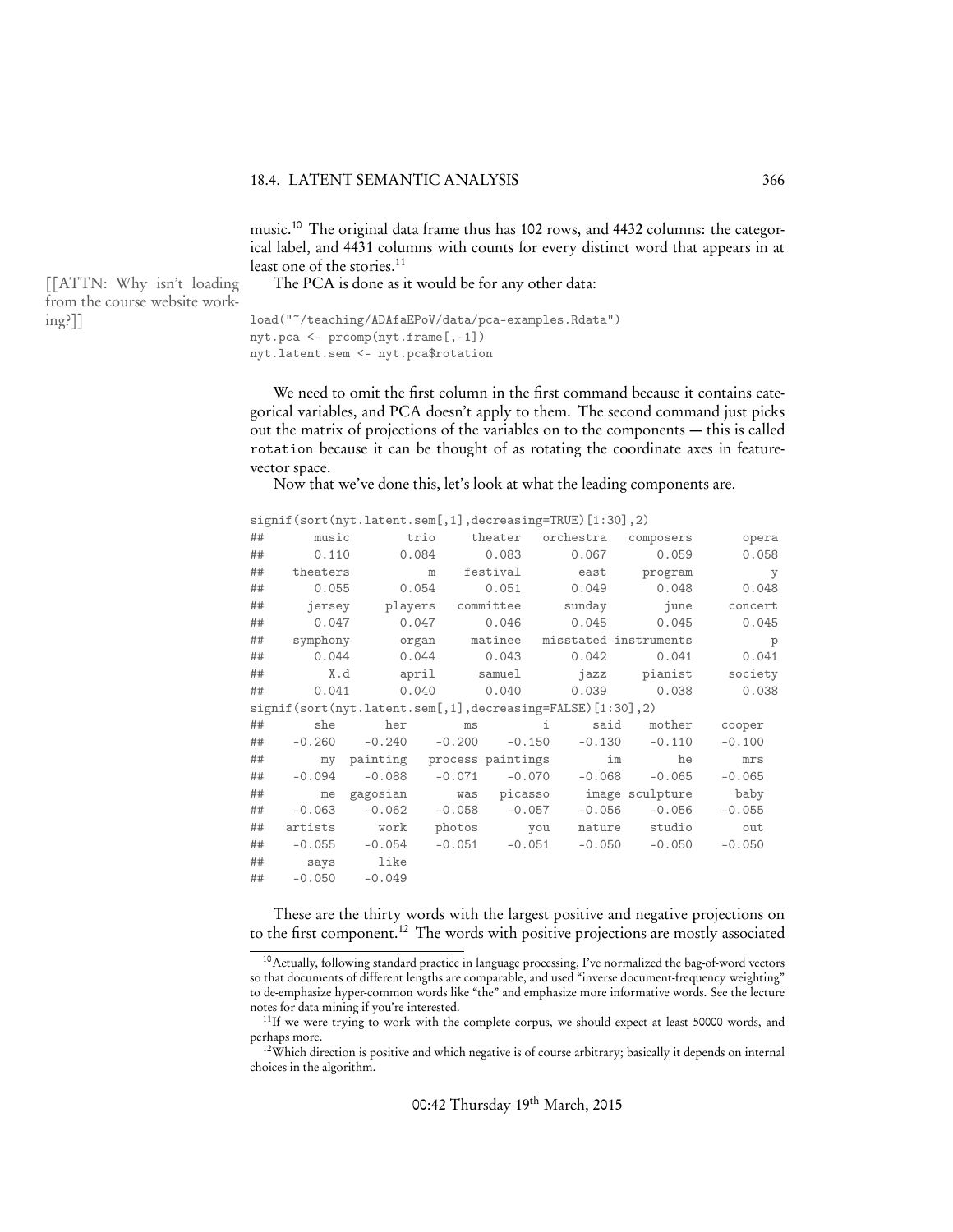with music, those with negative components with the visual arts. The letters "m" and "p" show up with msuic because of the combination "p.m", which our parsing breaks into two single-letter words, and because stories about music give show-times more often than do stories about art. Personal pronouns appear with art stories because more of those quote people, such as artists or collectors.<sup>13</sup>

What about the second component?

|    | $signif(sort(nyt.latent.sem[,2], decreasing=TRUE)[1:30],2)$ |                                     |                                            |                               |                 |          |
|----|-------------------------------------------------------------|-------------------------------------|--------------------------------------------|-------------------------------|-----------------|----------|
| ## | art                                                         | museum                              | images                                     | artists                       | donations       | museums  |
| ## | 0.150                                                       | 0.120                               | 0.095                                      | 0.092                         | 0.075           | 0.073    |
| ## | painting                                                    |                                     | tax paintings sculpture gallery sculptures |                               |                 |          |
| ## |                                                             | $0.073$ 0.070 0.065 0.060           |                                            |                               | 0.055           | 0.051    |
| ## | painted                                                     |                                     | white patterns artist nature               |                               |                 | service  |
| ## | 0.050                                                       | 0.050 0.047 0.047 0.046             |                                            |                               |                 | 0.046    |
| ## | decorative feet                                             |                                     |                                            | digital statue color computer |                 |          |
| ## |                                                             | $0.043$ 0.043                       | 0.043                                      | 0.042                         | 0.042           | 0.041    |
| ## |                                                             | paris war collections diamond stone |                                            |                               |                 | dealers  |
| ## | 0.041                                                       | 0.041                               | 0.041                                      | 0.041                         | 0.041           | 0.040    |
|    | signif(sort(nyt.latent.sem[,2],decreasing=FALSE)[1:30],2)   |                                     |                                            |                               |                 |          |
| ## | her                                                         | she                                 |                                            | theater opera                 |                 | ms       |
| ## | $-0.220$                                                    | $-0.220$                            |                                            | $-0.160 -0.130$               |                 | $-0.130$ |
| ## | i                                                           |                                     | hour production sang                       |                               | festival        |          |
| ## | $-0.083$                                                    | $-0.081$                            |                                            | $-0.075$                      | $-0.075$        | $-0.074$ |
| ## | music                                                       | musical                             | songs                                      |                               | vocal orchestra |          |
| ## | $-0.070$                                                    | $-0.070$                            | $-0.068$                                   |                               | $-0.067$        | $-0.067$ |
| ## | la                                                          |                                     | singing matinee                            | performance                   |                 | band     |
| ## | $-0.065$                                                    | $-0.065$                            | $-0.061$                                   |                               | $-0.061$        | $-0.060$ |
| ## | awards                                                      | composers                           | says                                       |                               | my              | im       |
| ## | $-0.058$                                                    | $-0.058$                            |                                            | $-0.058$<br>$-0.056$          |                 | $-0.056$ |
| ## | play                                                        | broadway                            |                                            | singer cooper performances    |                 |          |
| ## | $-0.056$                                                    | $-0.055$                            | $-0.052$                                   | $-0.051$                      |                 | $-0.051$ |

Here the positive words are about art, but more focused on acquiring and trading ("collections", "dealers", "donations", "dealers") than on talking with artists or about them. The negative words are musical, specifically about musical theater and vocal performances.

I could go on, but by this point you get the idea.

## 18.5 PCA for Visualization

Let's try displaying the *Times* stories using the principal components (Figure 18.6).

Notice that even though we have gone from 4431 dimensions to 2, and so thrown away a lot of information, we could draw a line across this plot and have most of the art stories on one side of it and all the music stories on the other. If we let ourselves use the first four or five principal components, we'd still have a thousandfold savings in dimensions, but we'd be able to get almost-perfect separation between

<sup>&</sup>lt;sup>13</sup>You should check out these explanations for yourself. The raw stories are part of the R workspace.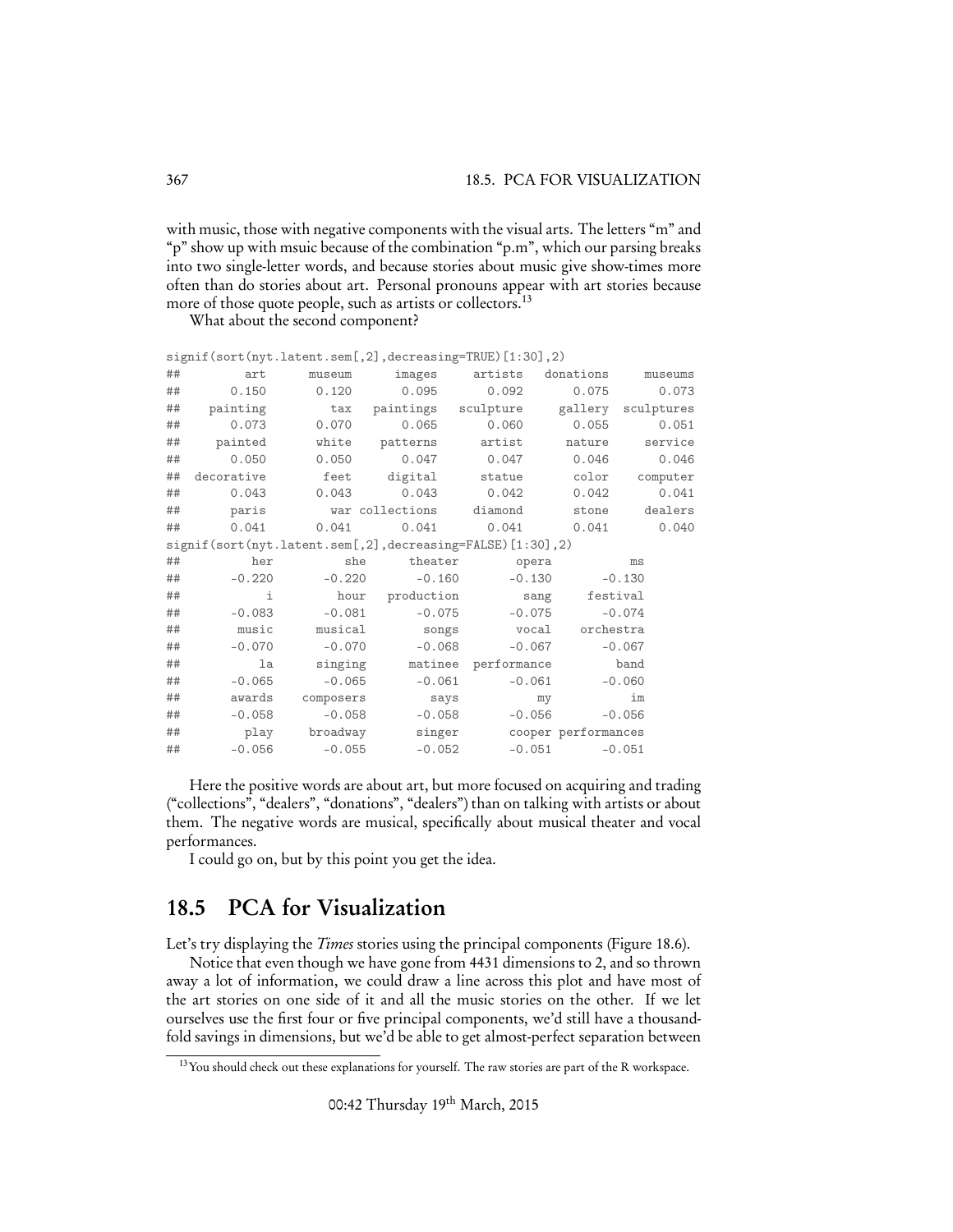

plot(nyt.pca\$x[,1:2], pch=ifelse(nyt.frame[,"class.labels"]=="music","m","a"), col=ifelse(nyt.frame[,"class.labels"]=="music","blue","red"))

FIGURE 18.6: *Projection of the* Times *stories on to the first two principal components. Music stories are marked with a blue "m", art stories with a red "a".*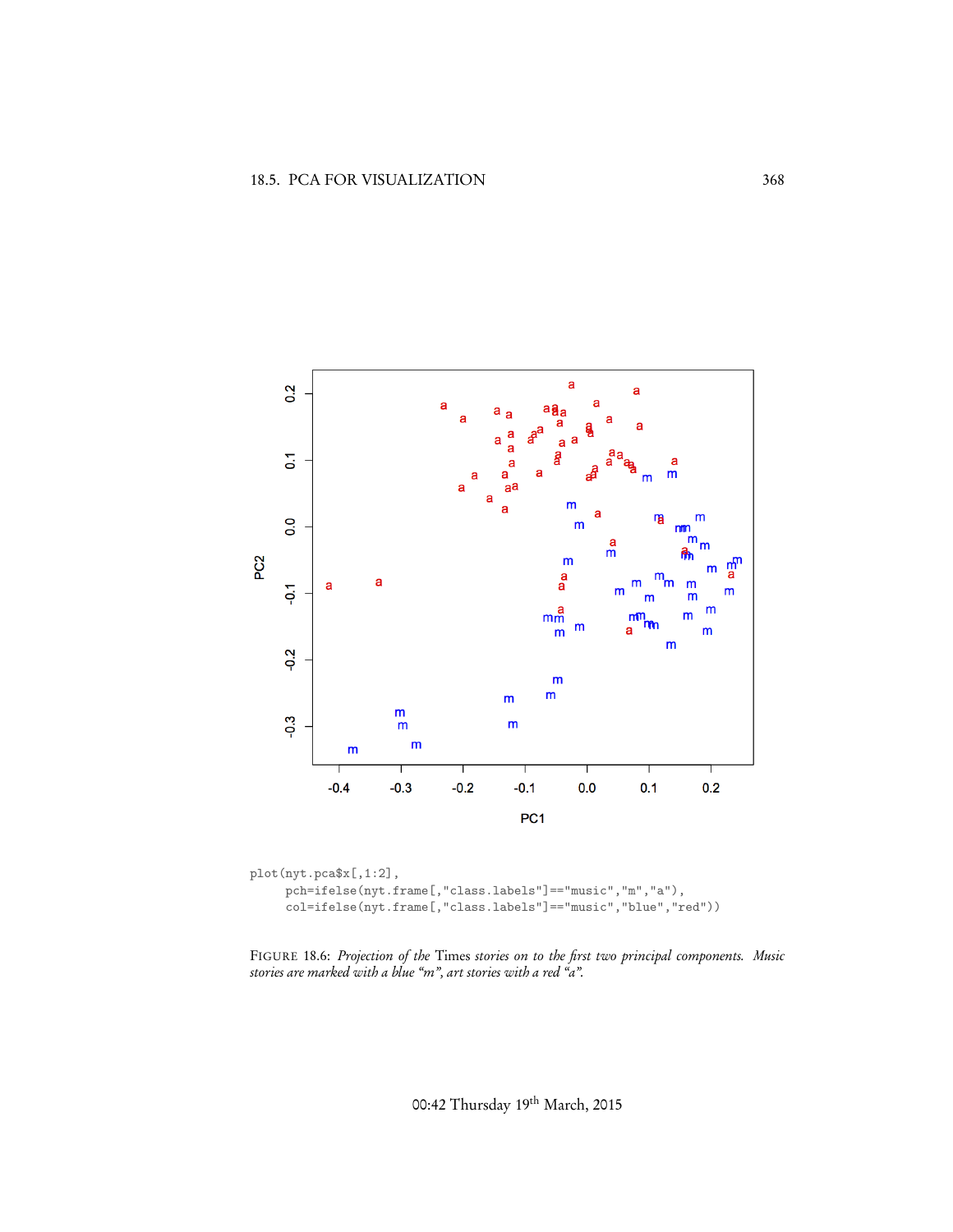the two classes. This is a sign that PCA is really doing a good job at summarizing the information in the word-count vectors, and in turn that the bags of words give us a lot of information about the meaning of the stories.

The figure also illustrates the idea of multidimensional scaling, which means finding low-dimensional points to represent high-dimensional data by preserving the distances between the points. If we write the original vectors as  $\vec{x}_1, \vec{x}_2, \dots, \vec{x}_n$ , and their images as  $\vec{y}_1, \vec{y}_2, \ldots, \vec{y}_n$ , then the MDS problem is to pick the images to minimize the difference in distances:

$$
\sum_{i} \sum_{j \neq i} (||\vec{y_i} - \vec{y_j}|| - ||\vec{x_i} - \vec{x_j}||)^2
$$
 (18.22)

This will be small if distances between the image points are all close to the distances between the original points. PCA accomplishes this precisely because  $\vec{y}_i$  is itself close to  $\vec{x}_i$  (on average).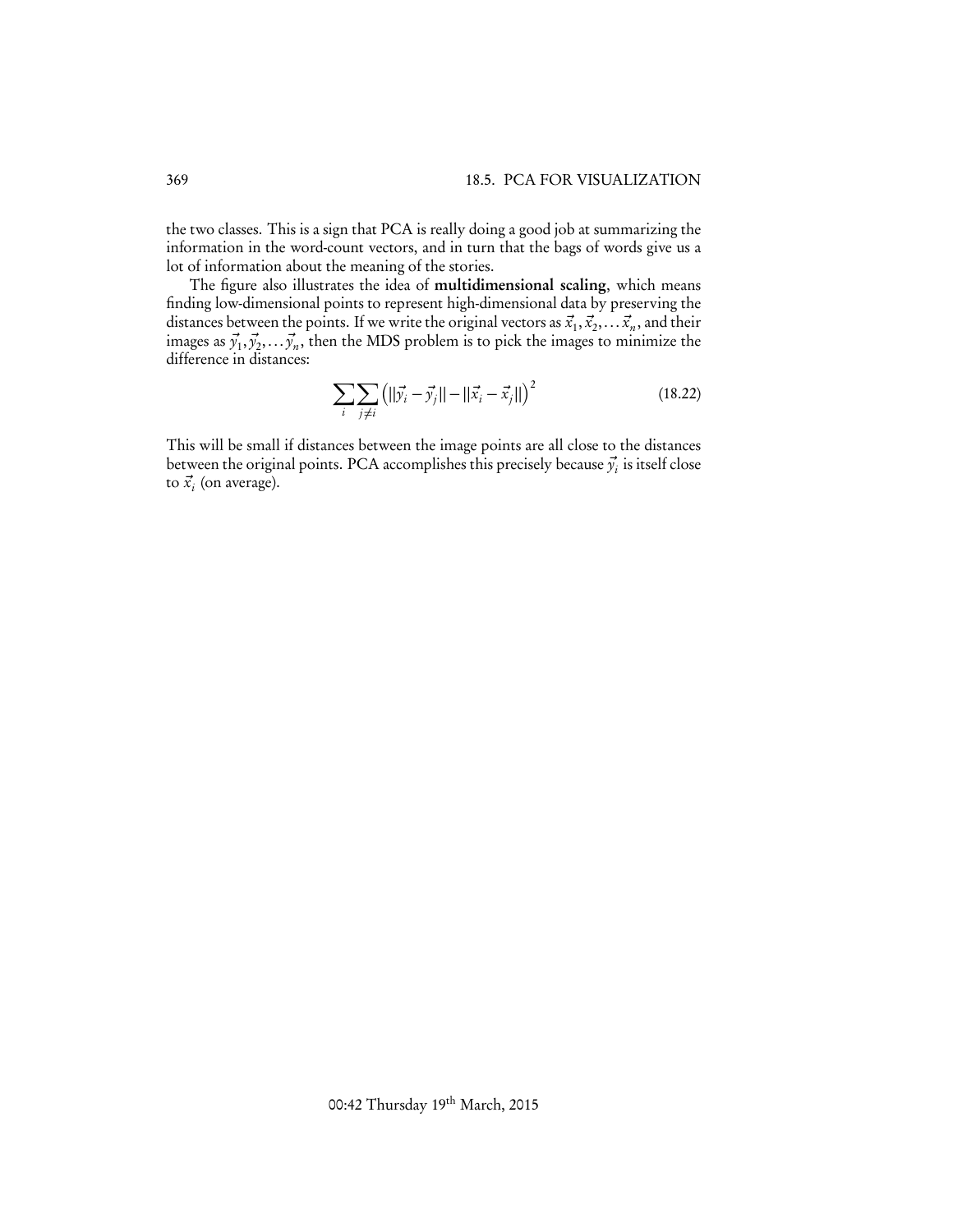## 18.6 PCA Cautions

Trying to guess at what the components might mean is a good idea, but like many good ideas it's easy to go overboard. Specifically, once you attach an idea in your mind to a component, and especially once you attach a *name* to it, it's very easy to forget that those are names and ideas you made up; to reify them, as you might reify clusters. Sometimes the components actually do measure real variables, but sometimes they just reflect patterns of covariance which have many different causes. If I did a PCA of the same variables but for, say, European cars, I might well get a similar first component, but the second component would probably be rather different, since SUVs are much less common there than here.

A more important example comes from population genetics. Starting in the late 1960s, L. L. Cavalli-Sforza and collaborators began a huge project of mapping human genetic variation — of determining the frequencies of different genes in different populations throughout the world. (Cavalli-Sforza *et al.* (1994) is the main summary; Cavalli-Sforza has also written several excellent popularizations.) For each point in space, there are a very large number of variables, which are the frequencies of the various genes among the people living there. Plotted over space, this gives a map of that gene's frequency. What they noticed (unsurprisingly) is that many genes had similar, but not identical, maps. This led them to use PCA, reducing the huge number of variables (genes) to a few components. Results look like Figure 18.7. They interpreted these components, very reasonably, as signs of large population movements. The first principal component for Europe and the Near East, for example, was supposed to show the expansion of agriculture out of the Fertile Crescent. The third, centered in steppes just north of the Caucasus, was supposed to reflect the expansion of Indo-European speakers towards the end of the Bronze Age. Similar stories were told of other components elsewhere.

Unfortunately, as Novembre and Stephens (2008) showed, spatial patterns like this are what one should expect to get when doing PCA of any kind of spatial data with local correlations, because that essentially amounts to taking a Fourier transform, and picking out the low-frequency components.<sup>14</sup> They simulated genetic diffusion processes, without any migration or population expansion, and got results that looked very like the real maps (Figure 18.8). This doesn't mean that the stories of the maps *must be* wrong, but it does undercut the principal components as evidence for those stories.

## 18.7 Further Reading

Principal components goes back at least to Hotelling in the 1930s, if not to Karl [[ATTN: Get exact cita- Pearson around 1900. It has been rediscovered many times in many fields, so it is tions.]] also known as the Karhunen-Loève transformation, the Hotelling transformation,

<sup>14</sup>Remember that PCA re-writes the original vectors as a weighted sum of new, orthogonal vectors, just as Fourier transforms do. When there is a lot of spatial correlation, values at nearby points are similar, so the low-frequency modes will have a lot of amplitude, i.e., carry a lot of the variance. So first principal components will tend to be similar to the low-frequency Fourier modes.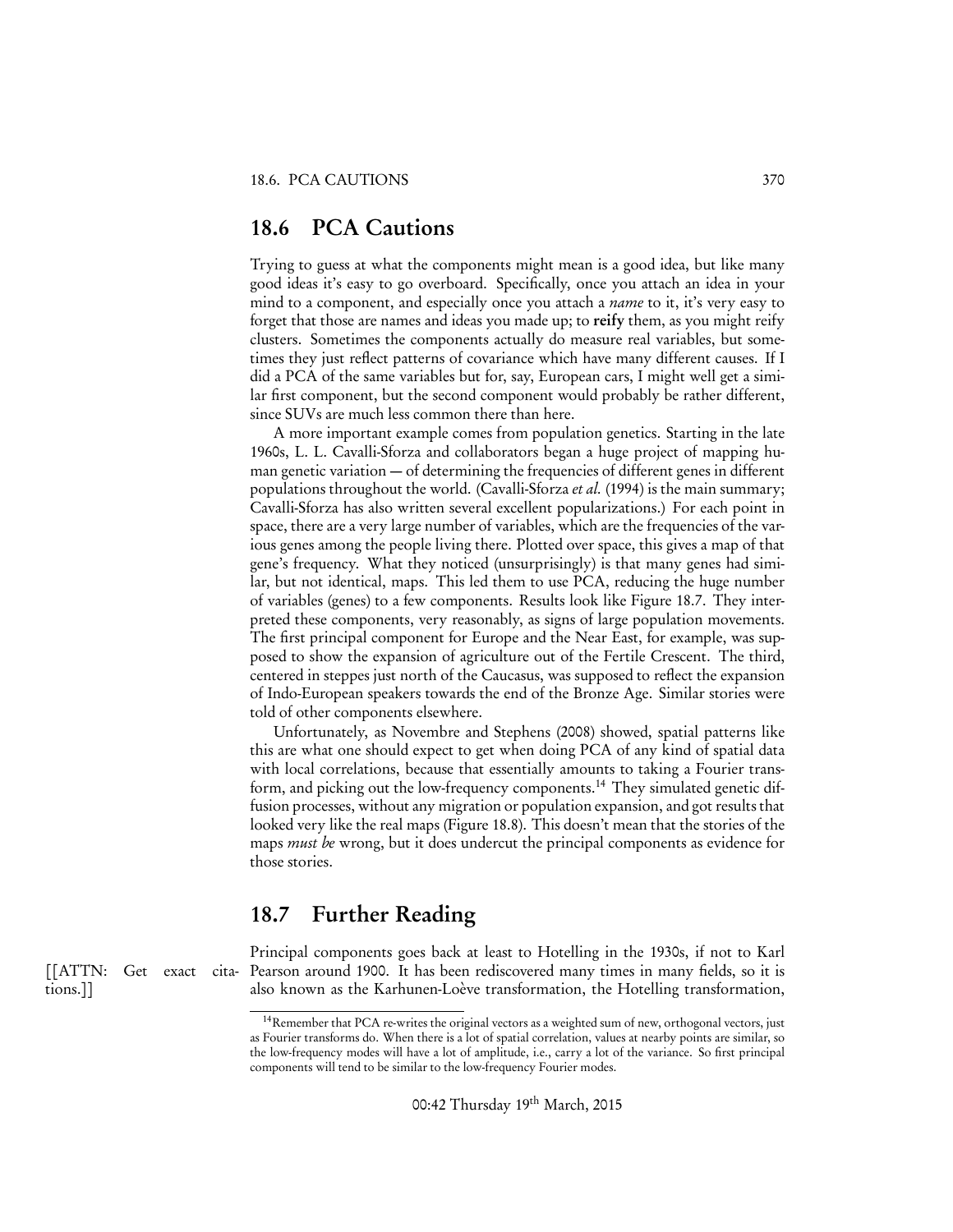

FIGURE 18.7: *Principal components of genetic variation in the old world, according to Cavalli-Sforza* et al. *(1994), as re-drawn by Novembre and Stephens (2008).*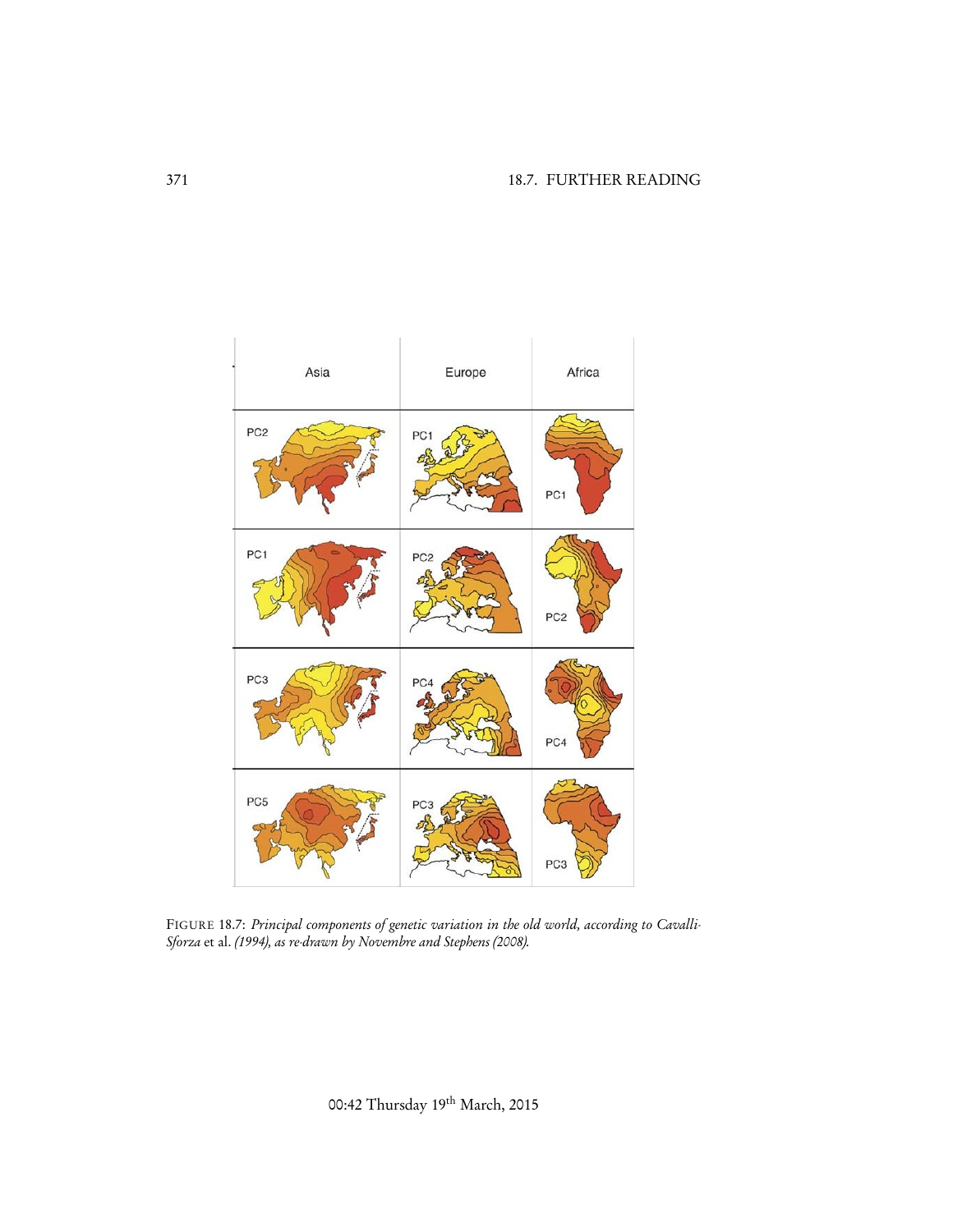

FIGURE 18.8: *How the PCA patterns can arise as numerical artifacts (far left column) or through simple genetic diffusion (next column). From Novembre and Stephens (2008).*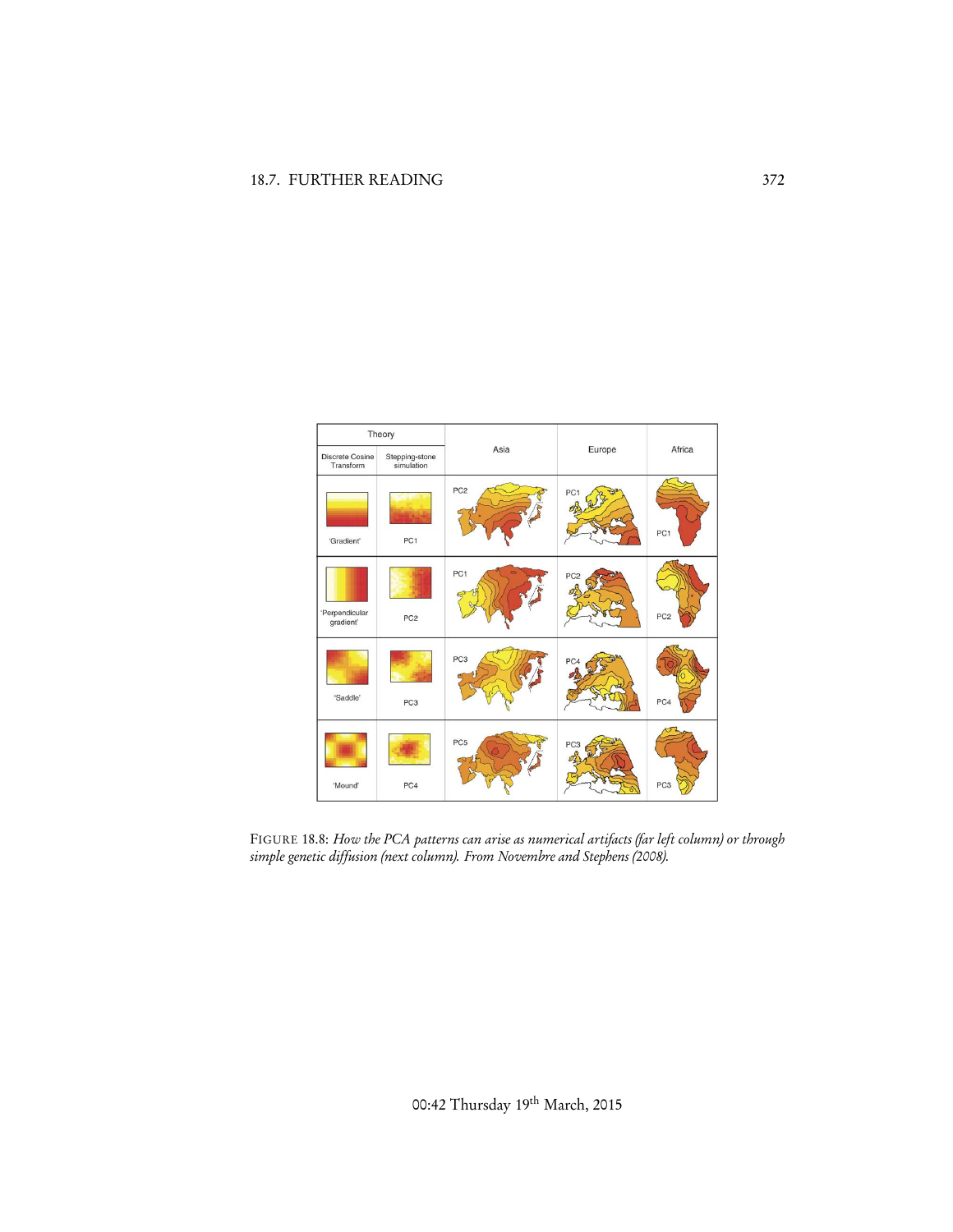the method of empirical orthogonal functions, and singular value decomposition<sup>15</sup>. Many statistical presentations start with the idea of maximizing the variance kept; this seems less well-motivated to me than trying to find the best-approximating linear subspace.

As I said above, PCA is an example of a data analysis method which involves only approximation, with no statistical inference or underlying probabilistic model. Chapters 19 and 21 describe two (rather-different looking) statistical models which both imply that the data should lie in a linear subspace plus noise. Alternatively, chapter 20 introduces methods for approximating data with low-dimensional curved manifolds, rather than linear subspaces.

Latent semantic analysis, or latent semantic indexing, goes back to Deerwester *et al.* (1990). Hand *et al.* (2001) has a good discussion, setting it in the context of other data-analytic methods, and avoiding some of the more extravagant claims made on its behalf (Landauer and Dumais, 1997).

§18.5 just scratches the surface of the vast literature on multidimensional scaling, the general goal of which is to find low-dimensional, easily-visualized representations which are somehow faithful to the geometry of high-dimensional spaces. Much of this literature, including the name "multidimensional scaling", comes from psychology. For a brief introduction with references, I recommend Hand *et al.* (2001). [[TODO: Expand on refer-<br>Concerns about interpretation and reification<sup>16</sup> are rarely very far away whenever ences to MDS.]]

Concerns about interpretation and reification<sup>16</sup> are rarely very far away whenever people start using methods for finding hidden structure, whether they're just approximation methods or they attempt proper statistical inference. We will touch on them again in chapters 19 and 21. In general, statisticians seem to find it easier to say what it wrong or dubious about other analysts' interpretations of their components or latent constructs, than to explain what's right about their own interpretations; certainly I do.

#### 18.8 Exercises

- 1. Suppose that we use *q* directions, given by *q* orthogonal length-one vectors  $\vec{w}_1,\ldots \vec{w}_q$ . We want to show that minimizing the mean squared error is equivalent to maximizing the sum of the variances of the scores along these directions.
	- (a) Write **w** for the matrix forms by stacking the  $\vec{w_i}$ . Prove that  $\mathbf{w}^T \mathbf{w} = \mathbf{I}_a$ .
	- (b) Find the matrix of *q*-dimensional scores in terms of x and w. *Hint:* your answer should reduce to  $\vec{x}_i \cdot \vec{w}_1$  when  $q = 1$ .
	- (c) Find the matrix of *p*-dimensional approximations based on these scores in terms of **x** and **w**. *Hint:* your answer should reduce to  $(\vec{x}, \cdot \vec{w_1})\vec{w_1}$  when  $q = 1.$

<sup>&</sup>lt;sup>15</sup>Strictly speaking, singular value decomposition is a matrix algebra trick which is used in the most common algorithm for PCA.

<sup>&</sup>lt;sup>16</sup>I have not been able to find out where the term "reification" comes from; I have seem claims that it is Marxist in origin, but it's used by the decidedly non-Marxist, and early, Thomson (1939), so that seems implausible.